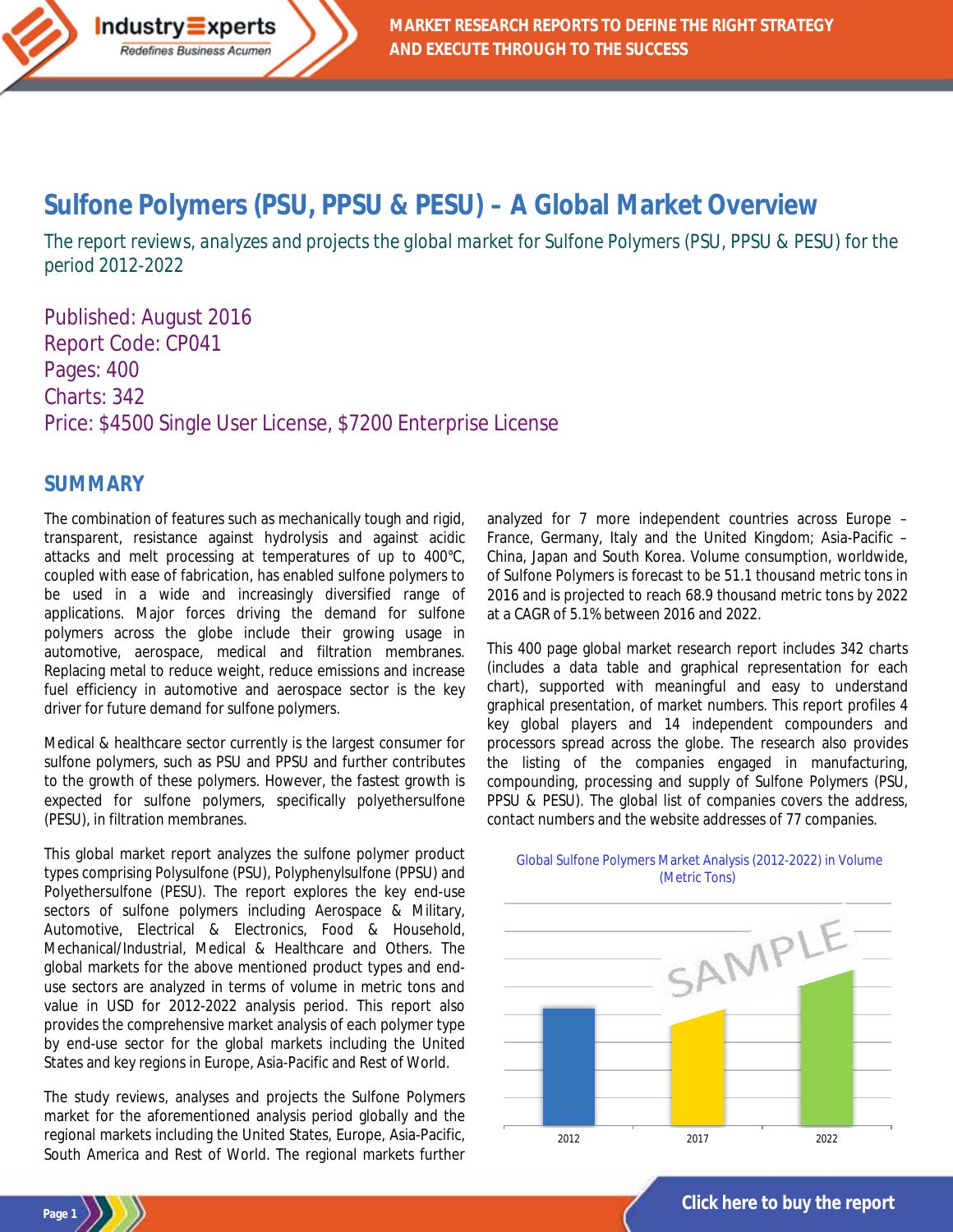

## **SAMPLE COMPANY PROFILE**

#### **SOLVAY SA (BELGIUM)**

Rue de Ransbeek, 310 1120 Brussels Belgium Phone: 32 2 2642111 Fax: 32 2 2641484 / 2643061 Website: www.solvay.com

#### **Business Profile**

Solvay SA, established in 1863 and based in Brussels, Belgium, is a leading global chemicals and plastics company. The company's range of products and solutions comprises amines, antioxidants and stabilizers, barium and strontium derivatives, calcium and magnesium derivatives, chlorine and derivatives, flavors and fragrances, fluorine derivatives, lithium derivatives, peroxygens, phenols and derivatives, phosphorus derivatives, polymers, rare earths and metal compounds, silicium derivatives, sodium derivatives, solvents, specialty chemicals, specialty polymers, surfactants and wood derivatives. Solvay supplies its products to a variety of industries, including aerospace, alternative energy, automotive, chemical, construction, consumer goods, food and beverage and oil and gas.

Solvay's array of specialty polymers includes more than 35 product lines available in more than 1500 formulations. The company's high performance polymers offerings include the following:

| <b>Polymer Category</b>          | <b>Particulars</b>                                                                                                                                                                                                                                                                                                                                                                                    |
|----------------------------------|-------------------------------------------------------------------------------------------------------------------------------------------------------------------------------------------------------------------------------------------------------------------------------------------------------------------------------------------------------------------------------------------------------|
| Fluoropolymers                   | Algoflon® L/Polymist® PTFE Micronized Powders, Algoflon®<br>PTFE Dispersions, Algoflon® PTFE Fine Coagulated Powders,<br>Algoflon® PTFE Granulars, Halar® ECTFE, Halar® ECTFE for<br>Coatings, Hyflon® PFA & MFA®, Hyflon® PFA & MFA® for<br>Coatings, Hylar® 5000 PVDF for Architectural Coatings, Hylar®<br>PVDF for Coatings, Solef® PVDF, Fluorolink® PFPE and Fomblin®<br><b>PFPE Functional</b> |
| Aromatic Polyamides              | Amodel <sup>®</sup> polyphthalamide (PPA), lxef® polyarylamide (PARA),<br>Kalix <sup>®</sup> high-performance polyamides (HPPA), High-Performance<br>Polyesters and Lavanta® HPP (high-performance polyesters)                                                                                                                                                                                        |
| Aromatic Polyketones             | AvaSpire® PAEK (polyaryletherketone), Torlon® PAI (polyamide-<br>imide) and KetaSpire® PEEK (polyetheretherketone)                                                                                                                                                                                                                                                                                    |
| <b>Sulfone Polymers</b>          | Acudel <sup>®</sup> modified polyphenylsulfone (PPSU), EpiSpire® high-<br>temperature sulfone (HTS), Radel® polyphenylsulfone (PPSU),<br>Udel <sup>®</sup> polysulfone (PSU) and Veradel® polyethersulfone (PESU)                                                                                                                                                                                     |
| Liquid Crystal Polymer           | Xydar <sup>®</sup> LCP                                                                                                                                                                                                                                                                                                                                                                                |
| Polyamide-Imide                  | Torlon <sup>®</sup> PAI                                                                                                                                                                                                                                                                                                                                                                               |
| Self-Reinforced<br>Polyphenylene | PrimoSpire® SRP                                                                                                                                                                                                                                                                                                                                                                                       |
| Polyphenylene Sulfide            | Ryton <sup>®</sup> PPS                                                                                                                                                                                                                                                                                                                                                                                |

### **SAMPLE TABLE/CHART**

Glance at 2017 Global Sulfone Polymers Volume Market Share (%) by Geographic Region – United States, Europe, Asia-Pacific and Rest of World



Asia-Pacific Sulfone Polymers Market Analysis (2012-2022) by End-Use Sector – Aerospace & Military, Automotive, Building & Construction, Electrical & Electronics, Food & Household, Mechanical/Industrial, Medical & Healthcare and Others in Metric Tons



# **KEY PLAYERS PROFILED**

- BASF SE
- Jiangmen Youju New Materials Co., Ltd
- Solvay SA
	- o Solvay Specialty Polymers USA, LLC
- Sumitomo Chemical Company, Limited

# **REGIONS COVERED**

- **United States**
- **Europe** (France, Germany, Italy, The United Kingdom and other countries)
- **Asia-Pacific** (China, Japan, India, South Korea and Rest of Asia-Pacific)
- **Rest of World**

*…………………….more*

*…………………….more*

**Page 2**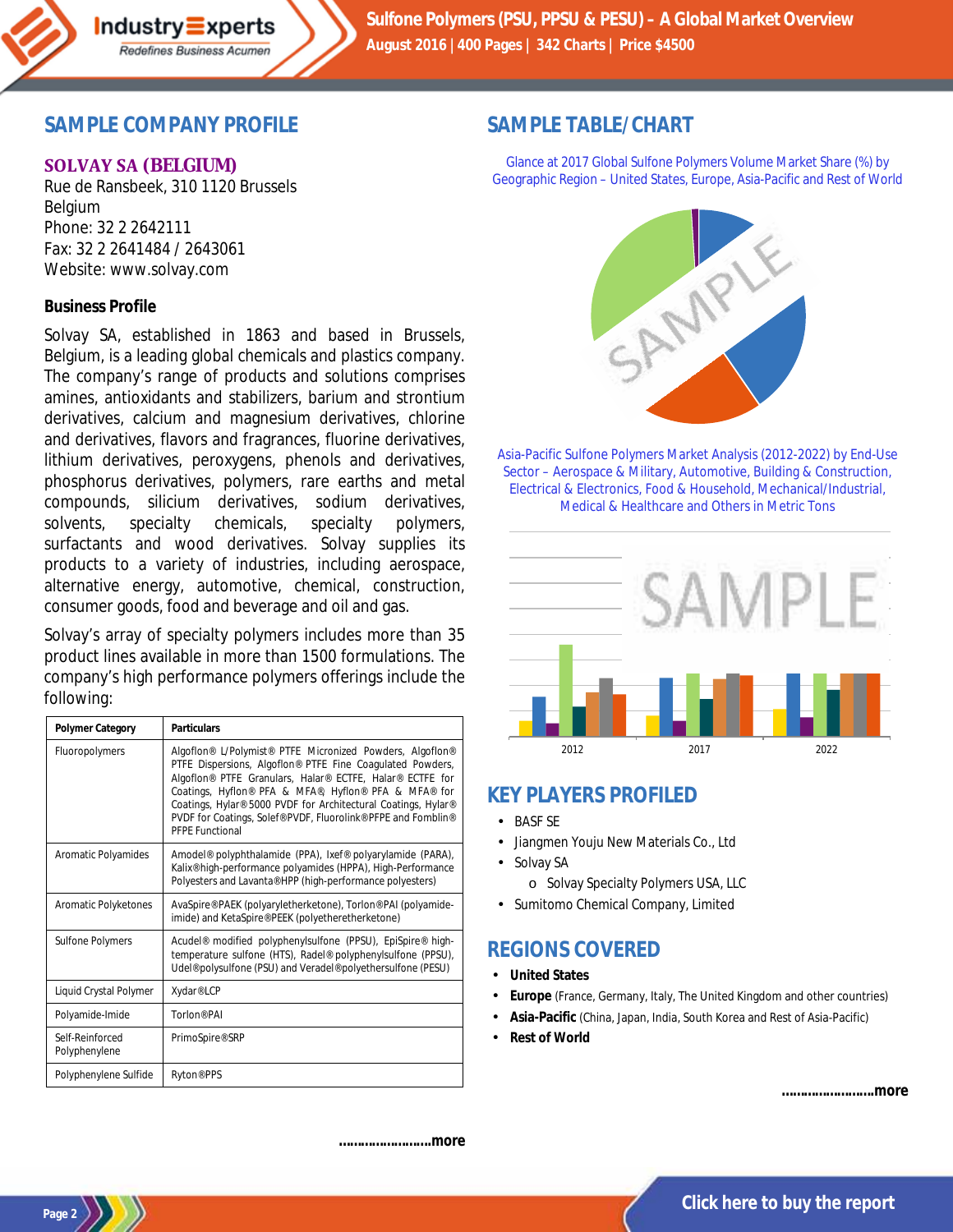

# **TABLE OF CONTENTS**

#### **PART A: GLOBAL MARKET PERSPECTIVE ........ 1**

| Chart 1: Global Sulfone Polymers Market 2012, 2016 and                                                             |
|--------------------------------------------------------------------------------------------------------------------|
|                                                                                                                    |
| Chart 2: Global Sulfone Polymers Market (2016 and 2022)                                                            |
| Chart 3: Global Sulfone Polymers Market (2016 and 2022)                                                            |
|                                                                                                                    |
|                                                                                                                    |
|                                                                                                                    |
|                                                                                                                    |
|                                                                                                                    |
|                                                                                                                    |
|                                                                                                                    |
| 1.1.1.1.3 Polysulfone (PSU) Applications  7                                                                        |
|                                                                                                                    |
| 1.1.1.2 Polyethersulfone (PESU)  10                                                                                |
|                                                                                                                    |
| 1.1.1.2.2 PESU Strengths and Limitations 11                                                                        |
| 1.1.1.2.3 Polyethersulfone (PESU) Applications 12                                                                  |
|                                                                                                                    |
| 1.1.1.3 Polyphenylsulfone (PPSU) 14                                                                                |
|                                                                                                                    |
| 1.1.1.3.2 PPSU Benefits and Limitations  16                                                                        |
| 1.1.1.3.3 Polyphenylsulfone (PPSU) Applications  16                                                                |
|                                                                                                                    |
|                                                                                                                    |
| 1.1.1.4 Sulfone Polymers Synthesis  18                                                                             |
| 1.1.1.4.1 Nucleophilic Displacement Route  18                                                                      |
| 1.2 End-Use Sector Analysis - A Global Snapshot 22                                                                 |
| Chart 4: Global Sulfone Polymers Market Analysis (2012,                                                            |
| 2016 & 2020) by End-Use Sector in Metric Tons 22                                                                   |
|                                                                                                                    |
| Chart 5: Global Market for Sulfone Polymers in Aerospace                                                           |
| & Military Sector (2012, 2016 & 2020) by Geographic                                                                |
|                                                                                                                    |
|                                                                                                                    |
|                                                                                                                    |
| Chart 6: Global Market for Sulfone Polymers in                                                                     |
| Automotive Sector (2012, 2016 & 2020) by Geographic                                                                |
|                                                                                                                    |
|                                                                                                                    |
| Chart 7: Global Market for Sulfone Polymers in Building &<br>Construction Sector (2012, 2016 & 2020) by Geographic |
|                                                                                                                    |
|                                                                                                                    |
| Chart 8: Global Market for Sulfone Polymers in Electrical &                                                        |
| Electronics Sector (2012, 2016 & 2020) by Geographic                                                               |
|                                                                                                                    |
|                                                                                                                    |
| Chart 9: Global Market for Sulfone Polymers in Food &                                                              |
| Household Sector (2012, 2016 & 2020) by Geographic                                                                 |
|                                                                                                                    |
|                                                                                                                    |
| Chart 10: Global Market for Sulfone Polymers in                                                                    |
| Mechanical/Industrial Sector (2012, 2016 & 2020) by                                                                |
|                                                                                                                    |
| Chart 11: Global Market for Sulfone Polymers in Medical &                                                          |
| Healthcare Sector (2012, 2016 & 2020) by Geographic                                                                |
|                                                                                                                    |
|                                                                                                                    |
| Chart 12: Global Market for Sulfone Polymers in Other Sectors                                                      |
| (2012, 2016 & 2020) by Geographic Region in Metric Tons  30                                                        |
| 1.3 Key Market Trends & Growth Drivers31                                                                           |
|                                                                                                                    |
|                                                                                                                    |
| 2.1 Sulfone Polymers Producers and Production                                                                      |
| .<br>Chart 13: 2015 Global Sulfone Polymers Neat Resin                                                             |
| Installed Capacity by Manufacturer in Metric Tons 37                                                               |
| Chart 14: Global Sulfone Polymers Neat Resin Installed                                                             |

Page 3

Chart 15: Global Sulfone Polymers Neat Resin Installed Capacity by Manufacturer and Country in Metric Tons...38

| Jiangmen Youju New Materials Co., Ltd (China) 41                                                              |    |
|---------------------------------------------------------------------------------------------------------------|----|
| Solvay Specialty Polymers USA, LLC  44                                                                        |    |
| Sumitomo Chemical Company, Limited (Japan)  45                                                                |    |
| 2.3 Key Independent Compounders and Processors 47                                                             |    |
| Centroplast Engineering Plastics GmbH (Germany)  47                                                           |    |
|                                                                                                               |    |
|                                                                                                               |    |
|                                                                                                               |    |
| Infinity LTL Engineered Compounds (United States)  51<br>Lati Industria Termoplastici S.p.A. (Italy) 52       |    |
| Ovation Polymers Inc. (United States)53                                                                       |    |
| Oxford Polymers, Inc. (United States)  54                                                                     |    |
| Polymer Industries (United States)  55                                                                        |    |
| Polyone Corporation (United States)  56                                                                       |    |
|                                                                                                               |    |
| Sabic Innovative Plastics US LLC (United States)  59                                                          |    |
| Westlake Plastics Company (United States)  60                                                                 |    |
| 3. KEY BUSINESS & PRODUCT TRENDS 61                                                                           |    |
| Sumitomo Chemical to Build Second Polyethersulfone                                                            |    |
|                                                                                                               |    |
| UJU Signed an Exclusive Deal with Conventus to Meet                                                           |    |
| Solvay's New Deal with ResMart to Distribute Eight Radel®                                                     |    |
|                                                                                                               |    |
| <br>Solvay's TegraCore™ PPSU Foam Received Airbus                                                             |    |
|                                                                                                               |    |
| Toho Tenax Introduces New Polvethersulfone                                                                    |    |
| Impregnated Thermoplastic Textile Prepreg 62<br>New Veradel® HC A-301 PESU for Challenging Healthcare         |    |
|                                                                                                               |    |
| Biorep Technologies Employed Radel® R-5000 PPSU to                                                            |    |
|                                                                                                               |    |
| Solvay's Veradel® HC A-301 PESU Used as an Alternative                                                        |    |
| Introduction of Solvay's Pre-Colored Radel® R-7159 Series                                                     |    |
| Resins for Use in Commercial Aircraft Interiors 63                                                            |    |
| Hankuk Carbon Selected Virantage® PESU Tougheners to                                                          |    |
| Produce Enhanced Thermoset Composite Prepregs  64                                                             |    |
| Medical Illumination Used Solvay's Medical-Grade<br>Polymers in its New MI-750 LED Lighting System 64         |    |
| Solvay Signed a New Licensing Deal with RTP Company to                                                        |    |
| Broaden the Supply of its Radel® R-7000 PPSU Resins to                                                        |    |
|                                                                                                               |    |
| Morphix Selected Solvay Radel® PPSU Resins to Replace                                                         |    |
| Sumitomo Chemical Increases the Capacity of                                                                   |    |
| Polyethersulfone (PESU) at its Ehime Plant 65                                                                 |    |
| Solvay's New Veradel® 3300 SL 30 PESU Launched at the                                                         |    |
|                                                                                                               |    |
| ELITechGroup Selected Solvay's Radel® PPSU as an<br>Alternative to Transparent PC Resin for Injection Molding |    |
| Two Redesigned Slide Stainer Carousels 66                                                                     |    |
| Solvay Named Infinity LTL an Authorized Color                                                                 |    |
| Compounder of Amodel® PPA, Udel® PSU and Xydar® LCP                                                           |    |
| Strong Compatibility exhibited by Radel® PPSU based                                                           |    |
| Instrument Trays with STERIZONE® VP4 Sterilizer 67                                                            |    |
| Infinity Joined Forces with LTL to Form Infinity LTL                                                          |    |
|                                                                                                               |    |
| Technical Polymers to Broaden its Thermec™ Product Line  67                                                   |    |
| Inauguration of BASF's Ultrason® Production Facility in                                                       |    |
| Novel Range of Color Concentrates from Colorant                                                               |    |
| Chromatics for High Performance PSU Applications  68                                                          |    |
| TenCate and BASF Collaborated on Automotive<br>Thermoplastic Compositor                                       | 40 |

Thermoplastic Composites.............................................. 68 LTL to Compound Solvay's Radel® PPSU Resin ..........

| Chart 16: Global Sulfone Polymers Market Analysis (2012-                                                                          |
|-----------------------------------------------------------------------------------------------------------------------------------|
| 2022) in Volume (Metric Tons) and Value (USD Million). 69                                                                         |
| 4.1 Global Sulfone Polymers Market Overview by End-                                                                               |
|                                                                                                                                   |
|                                                                                                                                   |
| Chart 17: Global Sulfone Polymers Market Analysis (2012-                                                                          |
| 2022) by End-Use Sector - Aerospace & Military,                                                                                   |
| Automotive, Building & Construction, Electrical &<br>Electronics, Food & Household, Mechanical/Industrial,                        |
| Medical & Healthcare and Others in Metric Tons 70                                                                                 |
| Chart 18: Glance at 2012, 2017 and 2022 Global Sulfone                                                                            |
| Polymers Volume Market Share (%) by End-Use Sector -                                                                              |
| Aerospace & Military, Automotive, Building & Construction,                                                                        |
| Electrical & Electronics, Food & Household,                                                                                       |
| Mechanical/Industrial, Medical & Healthcare and Others. 71                                                                        |
|                                                                                                                                   |
| Chart 19: Global Sulfone Polymers Market Analysis (2012-<br>2022) by End-Use Sector - Aerospace & Military,                       |
| Automotive, Building & Construction, Electrical &                                                                                 |
| Electronics, Food & Household, Mechanical/Industrial,                                                                             |
| Medical & Healthcare and Others in USD Million  72                                                                                |
| Chart 20: Glance at 2012, 2017 and 2022 Global Sulfone                                                                            |
| Polymers Value Market Share (%) by End-Use Sector -                                                                               |
| Aerospace & Military, Automotive, Building & Construction,                                                                        |
| Electrical & Electronics. Food & Household.<br>Mechanical/Industrial, Medical & Healthcare and Others. 73                         |
| 4.1.1 Sulfone Polymers End-Use Sector Market                                                                                      |
|                                                                                                                                   |
|                                                                                                                                   |
|                                                                                                                                   |
| Chart 21: Global Market for Sulfone Polymers in                                                                                   |
| Aerospace & Military Sector (2012-2022) by Geographic                                                                             |
| Region - United States, Europe, Asia-Pacific and Rest of                                                                          |
|                                                                                                                                   |
| Chart 22: Glance at 2012, 2017 and 2022 Global Sulfone                                                                            |
| Polymers Volume Market Share (%) in Aerospace &<br>Military Sector by Geographic Region - United States,                          |
|                                                                                                                                   |
|                                                                                                                                   |
| Chart 23: Global Market for Sulfone Polymers in                                                                                   |
| Aerospace & Military Sector (2012-2022) by Geographic                                                                             |
| Region - United States, Europe, Asia-Pacific and Rest of                                                                          |
| Chart 24: Glance at 2012, 2017 and 2022 Global Sulfone                                                                            |
| Polymers Value Market Share (%) in Aerospace & Military                                                                           |
| Sector by Geographic Region - United States, Europe,                                                                              |
|                                                                                                                                   |
|                                                                                                                                   |
|                                                                                                                                   |
| Chart 25: Global Market for Sulfone Polymers in Automotive                                                                        |
| Sector (2012-2022) by Geographic Region - United States,                                                                          |
| Europe, Asia-Pacific and Rest of World in Metric Tons 78<br>Chart 26: Glance at 2012, 2017 and 2022 Global Sulfone                |
| Polymers Volume Market Share (%) in Automotive Sector                                                                             |
| by Geographic Region - United States, Europe, Asia-Pacific                                                                        |
|                                                                                                                                   |
|                                                                                                                                   |
| Chart 27: Global Market for Sulfone Polymers in Automotive                                                                        |
| Sector (2012-2022) by Geographic Region - United States,                                                                          |
| Europe, Asia-Pacific and Rest of World in USD Million  80<br>Chart 28: Glance at 2012, 2017 and 2022 Global Sulfone               |
| Polymers Value Market Share (%) in Automotive Sector by                                                                           |
| Geographic Region - United States, Europe, Asia-Pacific                                                                           |
|                                                                                                                                   |
|                                                                                                                                   |
|                                                                                                                                   |
| Chart 29: Global Market for Sulfone Polymers in Building &                                                                        |
| Construction Sector (2012-2022) by Geographic Region - United<br>States, Europe, Asia-Pacific and Rest of World in Metric Tons 82 |
| Chart 30: Glance at 2012, 2017 and 2022 Global Sulfone                                                                            |
| Polymers Volume Market Share (%) in Building &                                                                                    |
| Construction Sector by Geographic Region - United States,                                                                         |
|                                                                                                                                   |

**[Click here to buy the report](http://industry-experts.com/verticals/chemicals-and-materials/sulfone-polymers-psu-ppsu-pesu-a-global-market-overview)**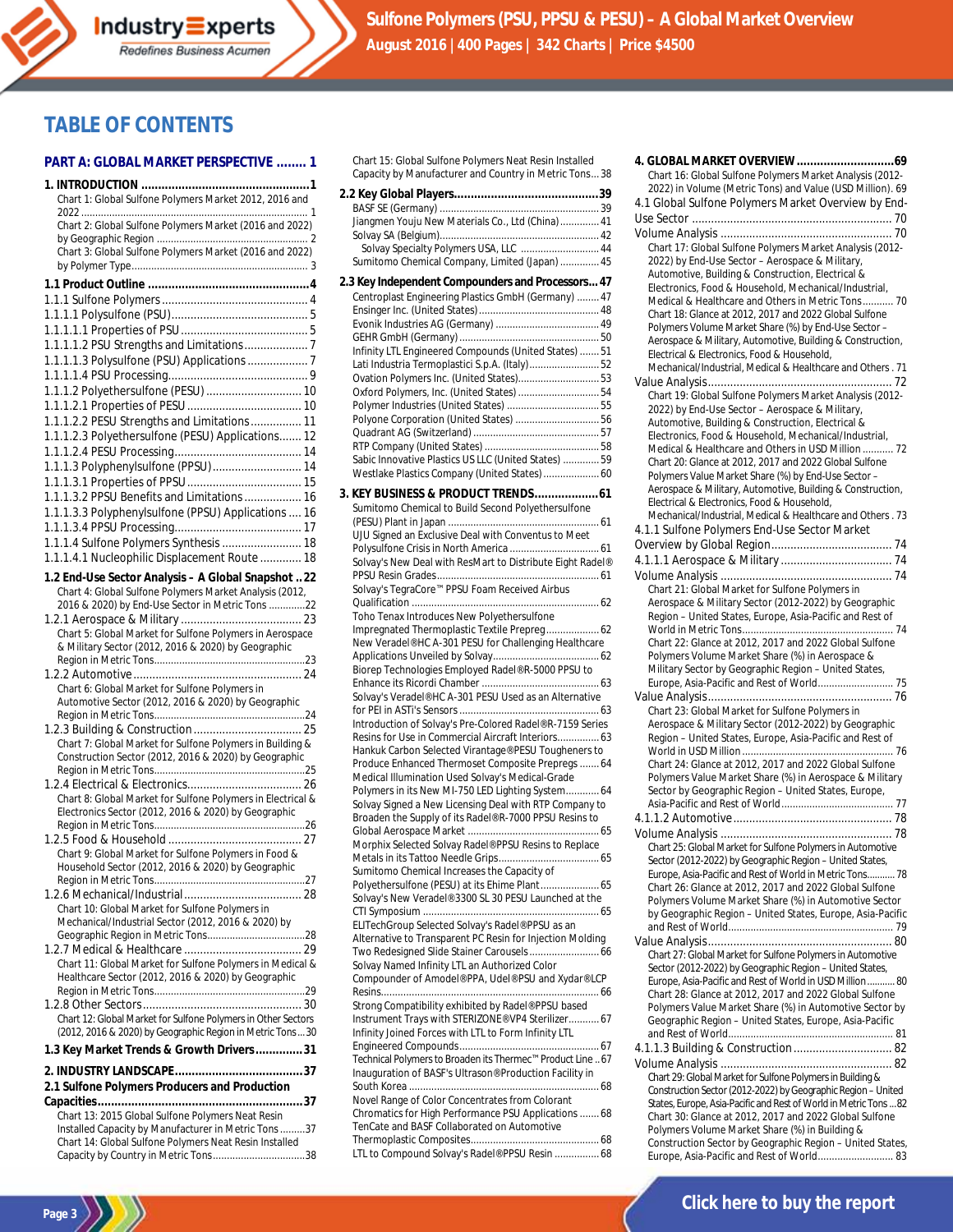| Chart 31: Global Market for Sulfone Polymers in Building &                                                          |
|---------------------------------------------------------------------------------------------------------------------|
| Construction Sector (2012-2022) by Geographic Region -                                                              |
| United States, Europe, Asia-Pacific and Rest of World in                                                            |
| Chart 32: Glance at 2012, 2017 and 2022 Global Sulfone                                                              |
| Polymers Value Market Share (%) in Building &                                                                       |
| Construction Sector by Geographic Region - United States,                                                           |
| Europe, Asia-Pacific and Rest of World85                                                                            |
|                                                                                                                     |
|                                                                                                                     |
| Chart 33: Global Market for Sulfone Polymers in Electrical                                                          |
| & Electronics Sector (2012-2022) by Geographic Region -<br>United States, Europe, Asia-Pacific and Rest of World in |
|                                                                                                                     |
| Chart 34: Glance at 2012, 2017 and 2022 Global Sulfone                                                              |
| Polymers Volume Market Share (%) in Electrical &                                                                    |
| Electronics Sector by Geographic Region - United States,<br>Europe, Asia-Pacific and Rest of World87                |
|                                                                                                                     |
| Chart 35: Global Market for Sulfone Polymers in Electrical                                                          |
| & Electronics Sector (2012-2022) by Geographic Region -                                                             |
| United States, Europe, Asia-Pacific and Rest of World in                                                            |
|                                                                                                                     |
| Chart 36: Glance at 2012, 2017 and 2022 Global Sulfone                                                              |
| Polymers Value Market Share (%) in Electrical &<br>Electronics Sector by Geographic Region - United States,         |
|                                                                                                                     |
|                                                                                                                     |
|                                                                                                                     |
| Chart 37: Global Market for Sulfone Polymers in Food &                                                              |
| Household Sector (2012-2022) by Geographic Region -                                                                 |
| United States, Europe, Asia-Pacific and Rest of World in                                                            |
| Chart 38: Glance at 2012, 2017 and 2022 Global Sulfone                                                              |
| Polymers Volume Market Share (%) in Food & Household                                                                |
| Sector by Geographic Region - United States, Europe,                                                                |
|                                                                                                                     |
|                                                                                                                     |
|                                                                                                                     |
| Chart 39: Global Market for Sulfone Polymers in Food &                                                              |
| Household Sector (2012-2022) by Geographic Region -                                                                 |
| United States, Europe, Asia-Pacific and Rest of World in                                                            |
| Chart 40: Glance at 2012, 2017 and 2022 Global Sulfone                                                              |
| Polymers Value Market Share (%) in Food & Household                                                                 |
| Sector by Geographic Region - United States, Europe,                                                                |
|                                                                                                                     |
|                                                                                                                     |
|                                                                                                                     |
| Chart 41: Global Market for Sulfone Polymers in<br>Mechanical/Industrial Sector (2012-2022) by Geographic           |
| Region - United States, Europe, Asia-Pacific and Rest of                                                            |
|                                                                                                                     |
| Chart 42: Glance at 2012, 2017 and 2022 Global Sulfone                                                              |
| Polymers Volume Market Share (%) in                                                                                 |
| Mechanical/Industrial Sector by Geographic Region -<br>United States, Europe, Asia-Pacific and Rest of World  95    |
|                                                                                                                     |
| Chart 43: Global Market for Sulfone Polymers in                                                                     |
| Mechanical/Industrial Sector (2012-2022) by Geographic                                                              |
| Region - United States, Europe, Asia-Pacific and Rest of                                                            |
| Chart 44: Glance at 2012, 2017 and 2022 Global Sulfone                                                              |
| Polymers Value Market Share (%) in Mechanical/Industrial                                                            |
| Sector by Geographic Region - United States, Europe,                                                                |
|                                                                                                                     |
|                                                                                                                     |
|                                                                                                                     |
| Chart 45: Global Market for Sulfone Polymers in Medical &<br>Healthcare Sector (2012-2022) by Geographic Region -   |
| United States, Europe, Asia-Pacific and Rest of World in                                                            |
|                                                                                                                     |
| Chart 46: Glance at 2012, 2017 and 2022 Global Sulfone                                                              |
| Polymers Volume Market Share (%) in Medical &<br>Healthcare Sector by Geographic Region - United States,            |

**Page 4**

| Chart 47: Global Market for Sulfone Polymers in Medical &                                                              |
|------------------------------------------------------------------------------------------------------------------------|
| Healthcare Sector (2012-2022) by Geographic Region -<br>United States, Europe, Asia-Pacific and Rest of World in       |
| Chart 48: Glance at 2012, 2017 and 2022 Global Sulfone                                                                 |
| Polymers Value Market Share (%) in Medical & Healthcare                                                                |
| Sector by Geographic Region - United States, Europe,                                                                   |
|                                                                                                                        |
| Chart 49: Global Market for Sulfone Polymers in Other                                                                  |
| Sectors (2012-2022) by Geographic Region - United                                                                      |
| States, Europe, Asia-Pacific and Rest of World in Metric                                                               |
| Chart 50: Glance at 2012, 2017 and 2022 Global Sulfone                                                                 |
| Polymers Volume Market Share (%) in Other Sectors by<br>Geographic Region - United States, Europe, Asia-Pacific        |
|                                                                                                                        |
|                                                                                                                        |
| Chart 51: Global Market for Sulfone Polymers in Other                                                                  |
| Sectors (2012-2022) by Geographic Region - United<br>States, Europe, Asia-Pacific and Rest of World in USD             |
|                                                                                                                        |
| Chart 52: Glance at 2012, 2017 and 2022 Global Sulfone<br>Polymers Value Market Share (%) in Other Sectors by          |
| Geographic Region - United States, Europe, Asia-Pacific                                                                |
|                                                                                                                        |
| 4.2 Global Sulfone Polymers Market Overview by                                                                         |
|                                                                                                                        |
| Chart 53: Global Sulfone Polymers Market Analysis (2012-                                                               |
| 2022) by Polymer Type - Polysulfone (PSU),                                                                             |
| Polyphenylsulfone (PPSU) and Polyethersulfone (PESU) in                                                                |
| Chart 54: Glance at 2012, 2017 and 2022 Global Sulfone                                                                 |
| Polymers Volume Market Share (%) by Polymer Type -                                                                     |
| Polysulfone (PSU), Polyphenylsulfone (PPSU) and                                                                        |
|                                                                                                                        |
| Chart 55: Global Sulfone Polymers Market Analysis (2012-                                                               |
| 2022) by Polymer Type - Polysulfone (PSU),<br>Polyphenylsulfone (PPSU) and Polyethersulfone (PESU) in                  |
|                                                                                                                        |
| Chart 56: Glance at 2012, 2017 and 2022 Global Sulfone                                                                 |
| Polymers Value Market Share (%) by Polymer Type -<br>Polysulfone (PSU), Polyphenylsulfone (PPSU) and                   |
|                                                                                                                        |
| 4.2.1 Sulfone Polymers Product Type Market                                                                             |
|                                                                                                                        |
|                                                                                                                        |
| Chart 57: Global Polysulfone (PSU) Market Analysis (2012-                                                              |
| 2022) by Geographic Region - United States, Europe, Asia-                                                              |
| Pacific and Rest of World in Metric Tons 110                                                                           |
| Chart 58: Glance at 2012, 2017 and 2022 Global<br>Polysulfone (PSU) Volume Market Share (%) by                         |
| Geographic Region - United States, Europe, Asia-Pacific                                                                |
|                                                                                                                        |
|                                                                                                                        |
| Chart 59: Global Polysulfone (PSU) Market Analysis (2012-<br>2022) by Geographic Region - United States, Europe, Asia- |
| Pacific and Rest of World in USD Million 112                                                                           |
| Chart 60: Glance at 2012, 2017 and 2022 Global                                                                         |
| Polysulfone (PSU) Value Market Share (%) by Geographic<br>Region - United States, Europe, Asia-Pacific and Rest of     |
|                                                                                                                        |
| 4.2.1.2 Polyphenylsulfone (PPSU) 114                                                                                   |
| Chart 61: Global Polyphenylsulfone (PPSU) Market                                                                       |
| Analysis (2012-2022) by Geographic Region - United                                                                     |
| States, Europe and Asia-Pacific in Metric Tons 114<br>Chart 62: Glance at 2012, 2017 and 2022 Global                   |
| Polyphenylsulfone (PPSU) Volume Market Share (%) by                                                                    |
| Geographic Region - United States, Europe and Asia-                                                                    |
|                                                                                                                        |

| Chart 63: Global Polyphenylsulfone (PPSU) Market                                                                     |
|----------------------------------------------------------------------------------------------------------------------|
| Analysis (2012-2022) by Geographic Region - United                                                                   |
| States, Europe and Asia-Pacific in USD Million  116<br>Chart 64: Glance at 2012, 2017 and 2022 Global                |
| Polyphenylsulfone (PPSU) Value Market Share (%) by                                                                   |
| Geographic Region - United States, Europe and Asia-                                                                  |
|                                                                                                                      |
| 4.2.1.3 Polyethersulfone (PESU)  118                                                                                 |
|                                                                                                                      |
| Chart 65: Global Polyethersulfone (PESU) Market Analysis                                                             |
| (2012-2022) by Geographic Region - United States,                                                                    |
| Europe, Asia-Pacific and Rest of World in Metric Tons. 118                                                           |
| Chart 66: Glance at 2012, 2017 and 2022 Global<br>Polyethersulfone (PESU) Volume Market Share (%) by                 |
| Geographic Region - United States, Europe, Asia-Pacific                                                              |
|                                                                                                                      |
|                                                                                                                      |
| Chart 67: Global Polyethersulfone (PESU) Market Analysis                                                             |
| (2012-2022) by Geographic Region - United States,                                                                    |
| Europe, Asia-Pacific and Rest of World in USD Million 120                                                            |
| Chart 68: Glance at 2012, 2017 and 2022 Global                                                                       |
| Polyethersulfone (PESU) Value Market Share (%) by                                                                    |
| Geographic Region - United States, Europe, Asia-Pacific                                                              |
| 4.2.2 Global Sulfone Polymers Product Type Market                                                                    |
|                                                                                                                      |
| 4.2.2.1 Polysulfone (PSU) & Polyphenylsulfone (PPSU)122                                                              |
|                                                                                                                      |
| Chart 69: Global Polysulfone (PSU) & Polyphenylsulfone                                                               |
| (PPSU) Market Analysis (2012-2022) by End-Use Sector -                                                               |
| Aerospace & Military, Automotive, Building &                                                                         |
| Construction, Electrical & Electronics, Food & Household,                                                            |
| Mechanical/Industrial, Medical & Healthcare and Others                                                               |
|                                                                                                                      |
| Chart 70: Glance at 2012, 2017 and 2022 Global<br>Polysulfone (PSU) & Polyphenylsulfone (PPSU) Volume                |
| Market Share (%) by End-Use Sector - Aerospace &                                                                     |
| Military, Automotive, Building & Construction, Electrical &                                                          |
| Electronics, Food & Household, Mechanical/Industrial,                                                                |
| Medical & Healthcare and Others  123                                                                                 |
|                                                                                                                      |
| Chart 71: Global Polysulfone (PSU) & Polyphenylsulfone<br>(PPSU) Market Analysis (2012-2022) by End-Use Sector -     |
| Aerospace & Military, Automotive, Building &                                                                         |
| Construction, Electrical & Electronics, Food & Household,                                                            |
| Mechanical/Industrial, Medical & Healthcare and Others                                                               |
|                                                                                                                      |
| Chart 72: Glance at 2012, 2017 and 2022 Global                                                                       |
| Polysulfone (PSU) & Polyphenylsulfone (PPSU) Value                                                                   |
| Market Share (%) by End-Use Sector - Aerospace &                                                                     |
| Military, Automotive, Building & Construction, Electrical &<br>Electronics, Food & Household, Mechanical/Industrial, |
| Medical & Healthcare and Others  125                                                                                 |
| 4.2.2.2 Polyethersulfone (PESU)  126                                                                                 |
|                                                                                                                      |
| Chart 73: Global Polyethersulfone (PESU) Market Analysis                                                             |
| (2012-2022) by End-Use Sector - Aerospace & Military,                                                                |
| Automotive, Electrical & Electronics, Food & Household,                                                              |
|                                                                                                                      |
| Mechanical/Industrial, Medical & Healthcare and Others                                                               |
|                                                                                                                      |
| Chart 74: Glance at 2012, 2017 and 2022 Global                                                                       |
| Polyethersulfone (PESU) Volume Market Share (%) by End-<br>Use Sector - Aerospace & Military, Automotive, Electrical |
| & Electronics, Food & Household, Mechanical/Industrial,                                                              |
| Medical & Healthcare and Others  127                                                                                 |
|                                                                                                                      |
| Chart 75: Global Polyethersulfone (PESU) Market Analysis                                                             |
| (2012-2022) by End-Use Sector - Aerospace & Military,                                                                |
| Automotive, Electrical & Electronics, Food & Household,<br>Mechanical/Industrial, Medical & Healthcare and Others    |
|                                                                                                                      |
| Chart 76: Glance at 2012, 2017 and 2022 Global                                                                       |
| Polyethersulfone (PESU) Value Market Share (%) by End-                                                               |
| Use Sector - Aerospace & Military, Automotive, Electrical<br>& Electronics, Food & Household, Mechanical/Industrial, |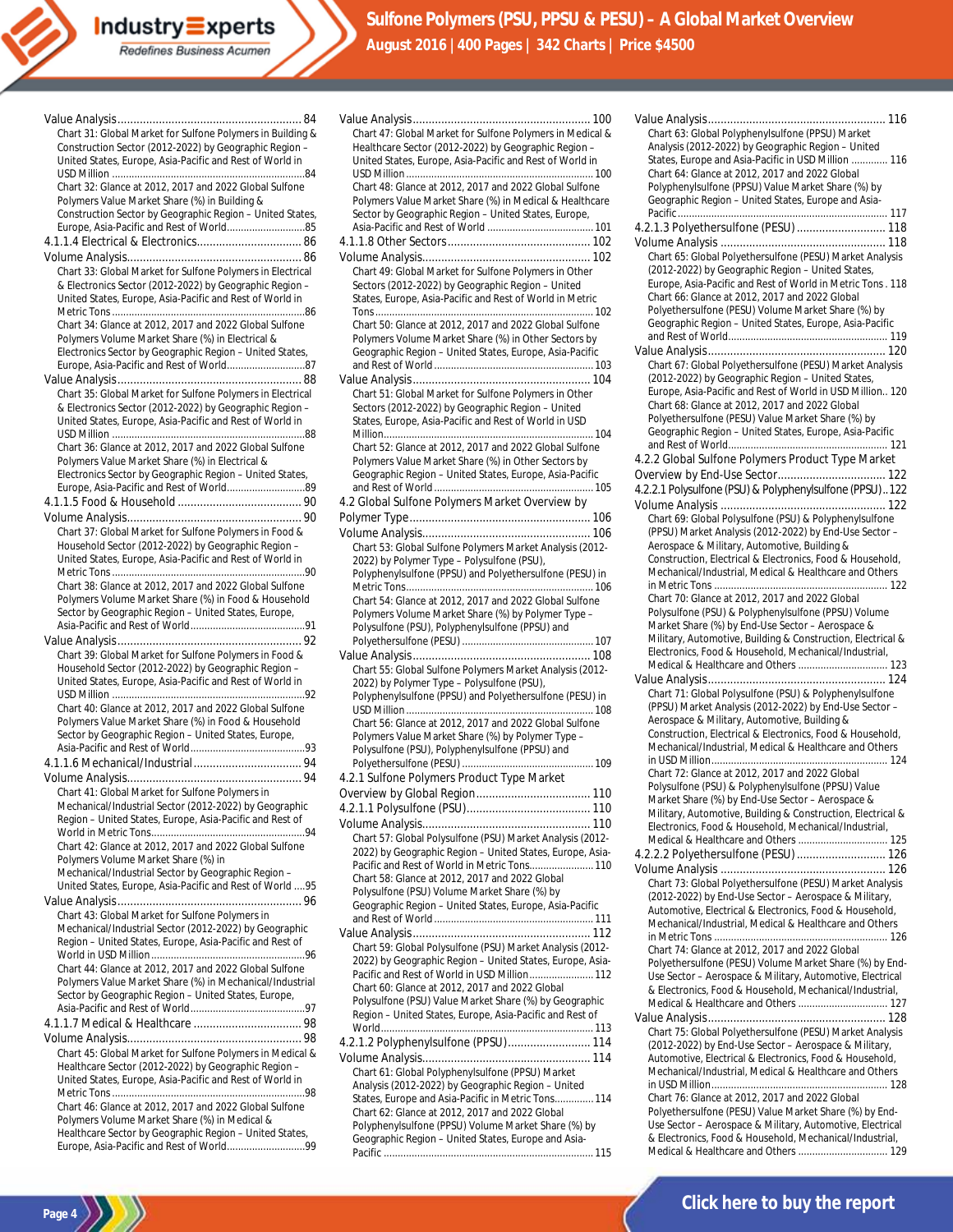#### **PART B: REGIONAL MARKET PERSPECTIVE..130**

| Global Sulfone Polymers Market Overview by                                                                            |
|-----------------------------------------------------------------------------------------------------------------------|
|                                                                                                                       |
| Chart 77: Global Sulfone Polymers Market Analysis (2012-<br>2022) by Geographic Region - United States, Europe, Asia- |
| Pacific and Rest of World in Metric Tons130                                                                           |
| Chart 78: Glance at 2012, 2017 and 2022 Global Sulfone                                                                |
| Polymers Volume Market Share (%) by Geographic Region -<br>United States, Europe, Asia-Pacific and Rest of World  131 |
| Chart 79: Global Sulfone Polymers Market Analysis (2012-                                                              |
| 2022) by Geographic Region - United States, Europe, Asia-                                                             |
| Pacific and Rest of World in USD Million 132                                                                          |
| Chart 80: Glance at 2012, 2017 and 2022 Global Sulfone                                                                |
| Polymers Value Market Share (%) by Geographic Region -<br>United States, Europe, Asia-Pacific and Rest of World 133   |
| REGIONAL MARKET OVERVIEW 134                                                                                          |
|                                                                                                                       |
| Chart 81: United States Sulfone Polymers Market Analysis (2012-                                                       |
| 2022) in Volume (Metric Tons) and Value (USD Million)134<br>1.1 United States Sulfone Polymers Market Overview        |
|                                                                                                                       |
|                                                                                                                       |
| Chart 82: United States Sulfone Polymers Market Analysis                                                              |
| (2012-2022) by End-Use Sector - Aerospace & Military,                                                                 |
| Automotive, Building & Construction, Electrical &<br>Electronics, Food & Household, Mechanical/Industrial,            |
| Medical & Healthcare and Others in Metric Tons135                                                                     |
| Chart 83: Glance at 2012, 2017 and 2022 United States                                                                 |
| Sulfone Polymers Volume Market Share (%) by End-Use                                                                   |
| Sector - Aerospace & Military, Automotive, Building &<br>Construction, Electrical & Electronics, Food & Household,    |
| Mechanical/Industrial, Medical & Healthcare and Others  136                                                           |
|                                                                                                                       |
| Chart 84: United States Sulfone Polymers Market Analysis                                                              |
| (2012-2022) by End-Use Sector - Aerospace & Military,                                                                 |
| Automotive, Building & Construction, Electrical &<br>Electronics, Food & Household, Mechanical/Industrial,            |
| Medical & Healthcare and Others in USD Million  137                                                                   |
| Chart 85: Glance at 2012, 2017 and 2022 United States                                                                 |
| Sulfone Polymers Value Market Share (%) by End-Use<br>Sector - Aerospace & Military, Automotive, Building &           |
| Construction, Electrical & Electronics, Food & Household,                                                             |
| Mechanical/Industrial, Medical & Healthcare and Others  138                                                           |
| 1.2 United States Sulfone Polymers Market Overview                                                                    |
|                                                                                                                       |
| Chart 86: United States Sulfone Polymers Market Analysis                                                              |
| (2012-2022) by Polymer Type - Polysulfone (PSU),                                                                      |
| Polyphenylsulfone (PPSU) and Polyethersulfone (PESU) in                                                               |
| Chart 87: Glance at 2012, 2017 and 2022 United States                                                                 |
| Sulfone Polymers Volume Market Share (%) by Polymer                                                                   |
| Type - Polysulfone (PSU), Polyphenylsulfone (PPSU) and                                                                |
|                                                                                                                       |
| Chart 88: United States Sulfone Polymers Market Analysis                                                              |
| (2012-2022) by Polymer Type - Polysulfone (PSU),                                                                      |
| Polyphenylsulfone (PPSU) and Polyethersulfone (PESU) in                                                               |
| Chart 89: Glance at 2012, 2017 and 2022 United States                                                                 |
| Sulfone Polymers Value Market Share (%) by Polymer Type -                                                             |
| Polysulfone (PSU), Polyphenylsulfone (PPSU) and                                                                       |
| 1.2.1 United States Sulfone Polymers Product Type                                                                     |
| Market Overview by End-Use Sector  143                                                                                |
| 1.2.1.1 Polysulfone (PSU) & Polyphenylsulfone (PPSU) 143                                                              |
|                                                                                                                       |
| Chart 90: United States Polysulfone (PSU) &                                                                           |
| Polyphenylsulfone (PPSU) Market Analysis (2012-2022) by<br>End-Use Sector - Aerospace & Military, Automotive,         |
| Building & Construction, Electrical & Electronics, Food &                                                             |
| Household, Mechanical/Industrial, Medical & Healthcare                                                                |
|                                                                                                                       |

**Page 5**

| Polysulfone (PSU) & Polyphenylsulfone (PPSU) Volume                                                                  |
|----------------------------------------------------------------------------------------------------------------------|
| Market Share (%) by End-Use Sector - Aerospace &                                                                     |
| Military, Automotive, Building & Construction, Electrical &<br>Electronics, Food & Household, Mechanical/Industrial, |
| Medical & Healthcare and Others 144                                                                                  |
|                                                                                                                      |
| Chart 92: United States Polysulfone (PSU) &                                                                          |
| Polyphenylsulfone (PPSU) Market Analysis (2012-2022) by                                                              |
| End-Use Sector - Aerospace & Military, Automotive,                                                                   |
| Building & Construction, Electrical & Electronics, Food &<br>Household, Mechanical/Industrial, Medical & Healthcare  |
|                                                                                                                      |
| Chart 93: Glance at 2012, 2017 and 2022 United States                                                                |
| Polysulfone (PSU) & Polyphenylsulfone (PPSU) Value                                                                   |
| Market Share (%) by End-Use Sector - Aerospace &                                                                     |
| Military, Automotive, Building & Construction, Electrical &                                                          |
| Electronics, Food & Household, Mechanical/Industrial,<br>Medical & Healthcare and Others 146                         |
| 1.2.1.2 Polyethersulfone (PESU)  147                                                                                 |
|                                                                                                                      |
| Chart 94: United States Polyethersulfone (PESU) Market                                                               |
| Analysis (2012-2022) by End-Use Sector - Aerospace &                                                                 |
| Military, Automotive, Electrical & Electronics, Food &                                                               |
| Household, Mechanical/Industrial, Medical & Healthcare                                                               |
|                                                                                                                      |
| Chart 95: Glance at 2012, 2017 and 2022 United States<br>Polyethersulfone (PESU) Volume Market Share (%) by End-     |
| Use Sector - Aerospace & Military, Automotive, Electrical                                                            |
| & Electronics, Food & Household, Mechanical/Industrial,                                                              |
| Medical & Healthcare and Others 148                                                                                  |
|                                                                                                                      |
| Chart 96: United States Polyethersulfone (PESU) Market                                                               |
| Analysis (2012-2022) by End-Use Sector - Aerospace &<br>Military, Automotive, Electrical & Electronics, Food &       |
| Household, Mechanical/Industrial, Medical & Healthcare                                                               |
|                                                                                                                      |
| Chart 97: Glance at 2012, 2017 and 2022 United States                                                                |
| Polyethersulfone (PESU) Value Market Share (%) by End-                                                               |
|                                                                                                                      |
| Use Sector - Aerospace & Military, Automotive, Electrical                                                            |
| & Electronics, Food & Household, Mechanical/Industrial,                                                              |
| Medical & Healthcare and Others 150                                                                                  |
|                                                                                                                      |
| Chart 98: European Sulfone Polymers Market Analysis                                                                  |
| (2012-2022) in Volume (Metric Tons) and Value (USD                                                                   |
|                                                                                                                      |
| 2.1 European Sulfone Polymers Market Overview by                                                                     |
|                                                                                                                      |
| Chart 99: European Sulfone Polymers Market Analysis                                                                  |
| (2012-2022) by Geographic Region - France, Germany, Italy,                                                           |
| The United Kingdom and Rest of Europe in Metric Tons 152                                                             |
| Chart 100: Glance at 2012, 2017 and 2022 European                                                                    |
| Sulfone Polymers Volume Market Share (%) by Geographic                                                               |
| Region - France, Germany, Italy, The United Kingdom and                                                              |
|                                                                                                                      |
| Chart 101: European Sulfone Polymers Market Analysis (2012-                                                          |
| 2022) by Geographic Region - France, Germany, Italy, The                                                             |
| United Kingdom and Rest of Europe in USD Million  154                                                                |
| Chart 102: Glance at 2012, 2017 and 2022 European                                                                    |
| Sulfone Polymers Value Market Share (%) by Geographic                                                                |
| Region - France, Germany, Italy, The United Kingdom and                                                              |
| 2.2 European Sulfone Polymers Market Overview by                                                                     |
|                                                                                                                      |
|                                                                                                                      |
| Chart 103: European Sulfone Polymers Market Analysis                                                                 |
| (2012-2022) by End-Use Sector - Aerospace & Military,                                                                |
| Automotive, Building & Construction, Electrical &                                                                    |
| Electronics, Food & Household, Mechanical/Industrial,                                                                |
| Medical & Healthcare and Others in Metric Tons  156                                                                  |
| Chart 104: Glance at 2012, 2017 and 2022 European<br>Sulfone Polymers Volume Market Share (%) by End-Use             |
| Sector - Aerospace & Military, Automotive, Building &<br>Construction, Electrical & Electronics, Food & Household,   |

Mechanical/Industrial, Medical & Healthcare and Others...157

Chart 91: Glance at 2012, 2017 and 2022 United States

| Chart 105: European Sulfone Polymers Market Analysis           |
|----------------------------------------------------------------|
| (2012-2022) by End-Use Sector - Aerospace & Military,          |
| Automotive, Building & Construction, Electrical &              |
| Electronics, Food & Household, Mechanical/Industrial,          |
| Medical & Healthcare and Others in USD Million  158            |
| Chart 106: Glance at 2012, 2017 and 2022 European              |
| Sulfone Polymers Value Market Share (%) by End-Use             |
| Sector - Aerospace & Military, Automotive, Building &          |
| Construction, Electrical & Electronics, Food & Household,      |
| Mechanical/Industrial, Medical & Healthcare and Others 159     |
| 2.3 European Sulfone Polymers Market Overview by               |
|                                                                |
|                                                                |
|                                                                |
| Chart 107: European Sulfone Polymers Market Analysis           |
| (2012-2022) by Polymer Type - Polysulfone (PSU),               |
| Polyphenylsulfone (PPSU) and Polyethersulfone (PESU) in        |
|                                                                |
| Chart 108: Glance at 2012, 2017 and 2022 European              |
| Sulfone Polymers Volume Market Share (%) by Polymer            |
| Type - Polysulfone (PSU), Polyphenylsulfone (PPSU) and         |
|                                                                |
|                                                                |
|                                                                |
| Chart 109: European Sulfone Polymers Market Analysis           |
| (2012-2022) by Polymer Type - Polysulfone (PSU),               |
| Polyphenylsulfone (PPSU) and Polyethersulfone (PESU) in        |
|                                                                |
| Chart 110: Glance at 2012, 2017 and 2022 European              |
| Sulfone Polymers Value Market Share (%) by Polymer Type -      |
| Polysulfone (PSU), Polyphenylsulfone (PPSU) and                |
|                                                                |
| 2.3.1 Sulfone Polymers Product Type Market                     |
|                                                                |
| Overview by European Region 164                                |
|                                                                |
|                                                                |
| Chart 111: European Polysulfone (PSU) Market Analysis          |
| (2012-2022) by Geographic Region - France, Germany, Italy,     |
| The United Kingdom and Rest of Europe in Metric Tons 164       |
| Chart 112: Glance at 2012, 2017 and 2022 European              |
|                                                                |
|                                                                |
| Polysulfone (PSU) Volume Market Share (%) by                   |
| Geographic Region - France, Germany, Italy, The United         |
|                                                                |
|                                                                |
| Chart 113: European Polysulfone (PSU) Market Analysis (2012-   |
| 2022) by Geographic Region - France, Germany, Italy, The       |
|                                                                |
| United Kingdom and Rest of Europe in USD Million 166           |
| Chart 114: Glance at 2012, 2017 and 2022 European              |
| Polysulfone (PSU) Value Market Share (%) by Geographic         |
| Region - France, Germany, Italy, The United Kingdom and        |
|                                                                |
| 2.3.1.2 Polyphenylsulfone (PPSU) 168                           |
|                                                                |
| Chart 115: European Polyphenylsulfone (PPSU) Market            |
| Analysis (2012-2022) by Geographic Region - France,            |
|                                                                |
| Germany, Italy, The United Kingdom and Rest of Europe in       |
|                                                                |
| Chart 116: Glance at 2012, 2017 and 2022 European              |
| Polyphenylsulfone (PPSU) Volume Market Share (%) by            |
| Geographic Region - France, Germany, Italy, The United         |
|                                                                |
|                                                                |
| Chart 117: European Polyphenylsulfone (PPSU) Market Analysis   |
| (2012-2022) by Geographic Region - France, Germany, Italy, The |
| United Kingdom and Rest of Europe in USD Million170            |
| Chart 118: Glance at 2012, 2017 and 2022 European              |
| Polyphenylsulfone (PPSU) Value Market Share (%) by             |
|                                                                |
| Geographic Region - France, Germany, Italy, The United         |
|                                                                |
| 2.3.1.3 Polyethersulfone (PESU)  172                           |
|                                                                |
| Chart 119: European Polyethersulfone (PESU) Market Analysis    |
| (2012-2022) by Geographic Region - France, Germany, Italy,     |
| The United Kingdom and Rest of Europe in Metric Tons  172      |
| Chart 120: Glance at 2012, 2017 and 2022 European              |
| Polyethersulfone (PESU) Volume Market Share (%) by             |
| Geographic Region - France, Germany, Italy, The United         |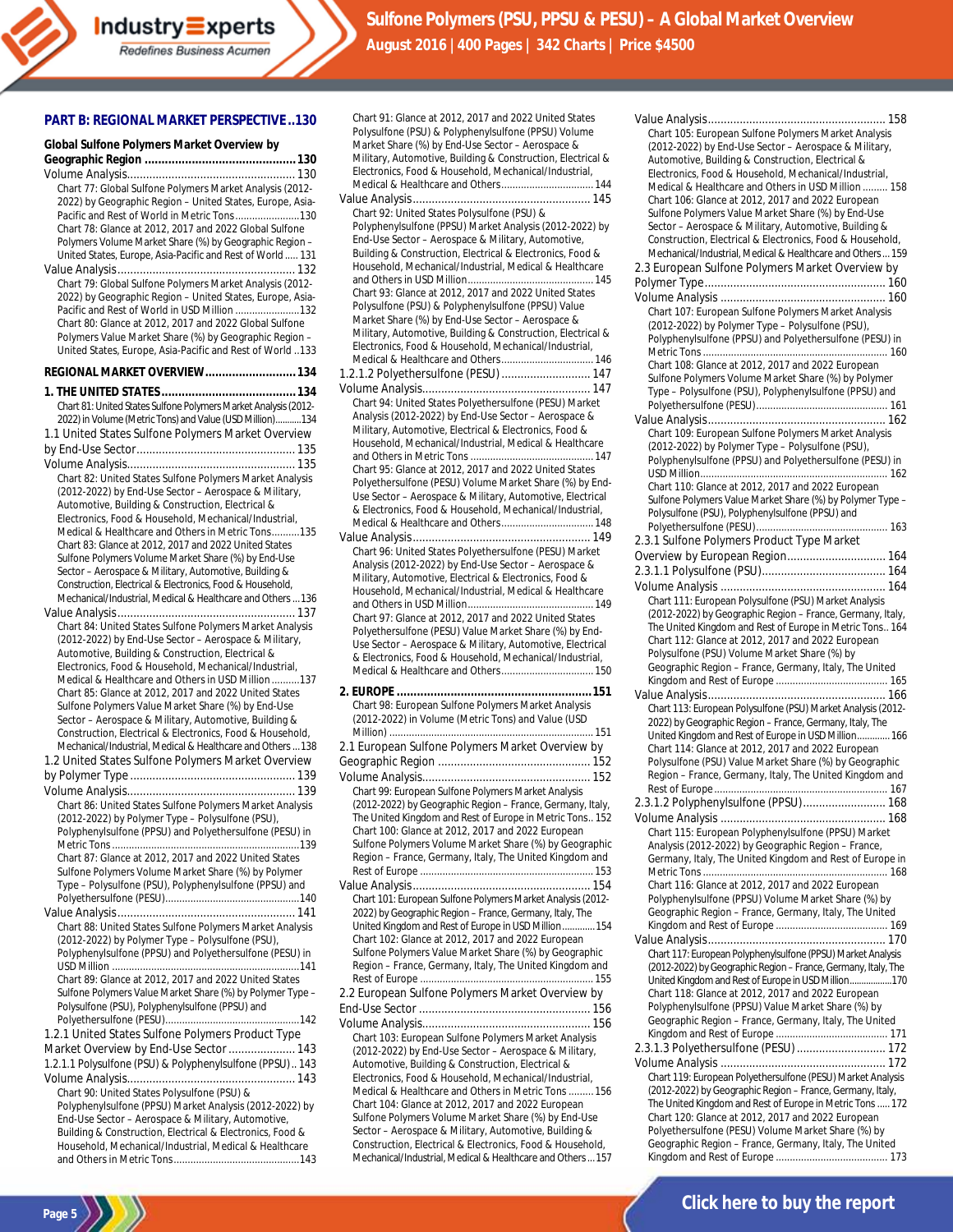Industry Experts Redefines Business Acumen

**Sulfone Polymers (PSU, PPSU & PESU) – A Global Market Overview August 2016 |400 Pages | 342 Charts | Price \$4500**

| Chart 121: European Polyethersulfone (PESU) Market Analysis<br>(2012-2022) by Geographic Region - France, Germany, Italy,<br>The United Kingdom and Rest of Europe in USD Million  174<br>Chart 122: Glance at 2012, 2017 and 2022 European<br>Polyethersulfone (PESU) Value Market Share (%) by<br>Geographic Region - France, Germany, Italy, The United |        |
|------------------------------------------------------------------------------------------------------------------------------------------------------------------------------------------------------------------------------------------------------------------------------------------------------------------------------------------------------------|--------|
| 2.3.2 European Sulfone Polymer Product Type Market<br>2.3.2.1 Polysulfone (PSU) & Polyphenylsulfone (PPSU) 176                                                                                                                                                                                                                                             |        |
|                                                                                                                                                                                                                                                                                                                                                            | 2      |
| Chart 123: European Polysulfone (PSU) &                                                                                                                                                                                                                                                                                                                    | P      |
| Polyphenylsulfone (PPSU) Market Analysis (2012-2022) by<br>End-Use Sector - Aerospace & Military, Automotive,<br>Building & Construction, Electrical & Electronics, Food &<br>Household, Mechanical/Industrial, Medical & Healthcare                                                                                                                       | V      |
| Chart 124: Glance at 2012, 2017 and 2022 European                                                                                                                                                                                                                                                                                                          |        |
| Polysulfone (PSU) & Polyphenylsulfone (PPSU) Volume                                                                                                                                                                                                                                                                                                        |        |
| Market Share (%) by End-Use Sector - Aerospace &<br>Military, Automotive, Building & Construction, Electrical &                                                                                                                                                                                                                                            |        |
| Electronics, Food & Household, Mechanical/Industrial,                                                                                                                                                                                                                                                                                                      |        |
|                                                                                                                                                                                                                                                                                                                                                            |        |
|                                                                                                                                                                                                                                                                                                                                                            |        |
| Chart 125: European Polysulfone (PSU) &<br>Polyphenylsulfone (PPSU) Market Analysis (2012-2022) by                                                                                                                                                                                                                                                         |        |
| End-Use Sector - Aerospace & Military, Automotive,                                                                                                                                                                                                                                                                                                         |        |
| Building & Construction, Electrical & Electronics, Food &                                                                                                                                                                                                                                                                                                  |        |
| Household, Mechanical/Industrial, Medical & Healthcare                                                                                                                                                                                                                                                                                                     | 2      |
| Chart 126: Glance at 2012, 2017 and 2022 European                                                                                                                                                                                                                                                                                                          | Ν      |
| Polysulfone (PSU) & Polyphenylsulfone (PPSU) Value                                                                                                                                                                                                                                                                                                         | 2      |
| Market Share (%) by End-Use Sector - Aerospace &                                                                                                                                                                                                                                                                                                           | (<br>V |
| Military, Automotive, Building & Construction, Electrical &                                                                                                                                                                                                                                                                                                |        |
| Electronics, Food & Household, Mechanical/Industrial,                                                                                                                                                                                                                                                                                                      |        |
| 2.3.2.2 Polyethersulfone (PESU)  180                                                                                                                                                                                                                                                                                                                       |        |
| Chart 127: European Polyethersulfone (PESU) Market                                                                                                                                                                                                                                                                                                         |        |
| Analysis (2012-2022) by End-Use Sector - Aerospace &                                                                                                                                                                                                                                                                                                       |        |
| Military, Automotive, Electrical & Electronics, Food &<br>Household, Mechanical/Industrial, Medical & Healthcare                                                                                                                                                                                                                                           |        |
|                                                                                                                                                                                                                                                                                                                                                            |        |
| Chart 128: Glance at 2012, 2017 and 2022 European<br>Polyethersulfone (PESU) Volume Market Share (%) by End-                                                                                                                                                                                                                                               |        |
| Use Sector - Aerospace & Military, Automotive, Electrical                                                                                                                                                                                                                                                                                                  |        |
| & Electronics, Food & Household, Mechanical/Industrial,                                                                                                                                                                                                                                                                                                    |        |
|                                                                                                                                                                                                                                                                                                                                                            | V      |
|                                                                                                                                                                                                                                                                                                                                                            |        |
| Chart 129: European Polyethersulfone (PESU) Market<br>Analysis (2012-2022) by End-Use Sector - Aerospace &<br>Military, Automotive, Electrical & Electronics, Food &                                                                                                                                                                                       |        |
| Household, Mechanical/Industrial, Medical & Healthcare                                                                                                                                                                                                                                                                                                     |        |
| Chart 130: Glance at 2012, 2017 and 2022 European                                                                                                                                                                                                                                                                                                          |        |
| Polyethersulfone (PESU) Value Market Share (%) by End-                                                                                                                                                                                                                                                                                                     |        |
| Use Sector - Aerospace & Military, Automotive, Electrical                                                                                                                                                                                                                                                                                                  |        |
| & Electronics, Food & Household, Mechanical/Industrial,                                                                                                                                                                                                                                                                                                    |        |
|                                                                                                                                                                                                                                                                                                                                                            |        |
| 2.4 European Sulfone Polymers Market Overview by                                                                                                                                                                                                                                                                                                           | 2      |
|                                                                                                                                                                                                                                                                                                                                                            |        |
| Chart 131: French Sulfone Polymers Market Analysis (2012-                                                                                                                                                                                                                                                                                                  |        |
| 2022) in Volume (Metric Tons) and Value (USD Million)  184                                                                                                                                                                                                                                                                                                 |        |
| 2.4.1.1 French Sulfone Polymers Market Overview by                                                                                                                                                                                                                                                                                                         |        |
|                                                                                                                                                                                                                                                                                                                                                            |        |
|                                                                                                                                                                                                                                                                                                                                                            |        |
| Chart 132: French Sulfone Polymers Market Analysis                                                                                                                                                                                                                                                                                                         |        |
| (2012-2022) by End-Use Sector - Aerospace & Military,<br>Automotive, Building & Construction, Electrical &                                                                                                                                                                                                                                                 |        |
| Electronics, Food & Household, Mechanical/Industrial,                                                                                                                                                                                                                                                                                                      |        |
| Medical & Healthcare and Others in Metric Tons185                                                                                                                                                                                                                                                                                                          |        |
| Chart 133: Glance at 2012, 2017 and 2022 French Sulfone                                                                                                                                                                                                                                                                                                    |        |
| Polymers Volume Market Share (%) by End-Use Sector -<br>Aerospace & Military, Automotive, Building &                                                                                                                                                                                                                                                       |        |
| Construction, Electrical & Electronics, Food & Household,                                                                                                                                                                                                                                                                                                  |        |
| Mechanical/Industrial, Medical & Healthcare and Others  186                                                                                                                                                                                                                                                                                                |        |

**Page 6**

| Chart 134: French Sulfone Polymers Market Analysis                                                                    |
|-----------------------------------------------------------------------------------------------------------------------|
| (2012-2022) by End-Use Sector - Aerospace & Military,<br>Automotive, Building & Construction, Electrical &            |
| Electronics, Food & Household, Mechanical/Industrial,                                                                 |
| Medical & Healthcare and Others in USD Million 187                                                                    |
| Chart 135: Glance at 2012, 2017 and 2022 French Sulfone                                                               |
| Polymers Value Market Share (%) by End-Use Sector -<br>Aerospace & Military, Automotive, Building &                   |
| Construction, Electrical & Electronics, Food & Household,                                                             |
| Mechanical/Industrial, Medical & Healthcare and Others  188                                                           |
| 2.4.1.2 French Sulfone Polymers Market Overview by                                                                    |
|                                                                                                                       |
| Chart 136: French Sulfone Polymers Market Analysis (2012-                                                             |
| 2022) by Polymer Type - Polysulfone (PSU), Polyphenylsulfone                                                          |
| (PPSU) and Polyethersulfone (PESU) in Metric Tons  189                                                                |
| Chart 137: Glance at 2012, 2017 and 2022 French Sulfone                                                               |
| Polymers Volume Market Share (%) by Polymer Type -<br>Polysulfone (PSU), Polyphenylsulfone (PPSU) and                 |
|                                                                                                                       |
|                                                                                                                       |
| Chart 138: French Sulfone Polymers Market Analysis (2012-                                                             |
| 2022) by Polymer Type - Polysulfone (PSU), Polyphenylsulfone<br>(PPSU) and Polyethersulfone (PESU) in USD Million 191 |
| Chart 139: Glance at 2012, 2017 and 2022 French Sulfone                                                               |
| Polymers Value Market Share (%) by Polymer Type -                                                                     |
| Polysulfone (PSU), Polyphenylsulfone (PPSU) and                                                                       |
| 2.4.1.2.1 French Sulfone Polymers Product Type                                                                        |
| Market Overview by End-Use Sector  193                                                                                |
| 2.4.1.2.1.1 Polysulfone (PSU) & Polyphenylsulfone                                                                     |
|                                                                                                                       |
|                                                                                                                       |
| Chart 140: French Polysulfone (PSU) & Polyphenylsulfone                                                               |
| (PPSU) Market Analysis (2012-2022) by End-Use Sector -<br>Aerospace & Military, Automotive, Building &                |
| Construction, Electrical & Electronics, Food & Household,                                                             |
| Mechanical/Industrial, Medical & Healthcare and Others                                                                |
|                                                                                                                       |
| Chart 141: Glance at 2012, 2017 and 2022 French<br>Polysulfone (PSU) & Polyphenylsulfone (PPSU) Volume                |
| Market Share (%) by End-Use Sector - Aerospace &                                                                      |
| Military, Automotive, Building & Construction, Electrical &                                                           |
| Electronics, Food & Household, Mechanical/Industrial,<br>Medical & Healthcare and Others 194                          |
|                                                                                                                       |
| Chart 142: French Polysulfone (PSU) & Polyphenylsulfone                                                               |
| (PPSU) Market Analysis (2012-2022) by End-Use Sector -                                                                |
| Aerospace & Military, Automotive, Building &<br>Construction, Electrical & Electronics, Food & Household,             |
| Mechanical/Industrial, Medical & Healthcare and Others                                                                |
|                                                                                                                       |
| Chart 143: Glance at 2012, 2017 and 2022 French                                                                       |
| Polysulfone (PSU) & Polyphenylsulfone (PPSU) Value<br>Market Share (%) by End-Use Sector - Aerospace &                |
| Military, Automotive, Building & Construction, Electrical &                                                           |
| Electronics, Food & Household, Mechanical/Industrial,                                                                 |
| Medical & Healthcare and Others 196                                                                                   |
| 2.4.1.2.1.2 Polyethersulfone (PESU)  197                                                                              |
| Chart 144: French Polvethersulfone (PESU) Market                                                                      |
| Analysis (2012-2022) by End-Use Sector - Aerospace &                                                                  |
| Military, Automotive, Electrical & Electronics, Food &                                                                |
| Household, Mechanical/Industrial, Medical & Healthcare                                                                |
| Chart 145: Glance at 2012, 2017 and 2022 French                                                                       |
| Polyethersulfone (PESU) Volume Market Share (%) by End-                                                               |
| Use Sector - Aerospace & Military, Automotive, Electrical                                                             |
| & Electronics, Food & Household, Mechanical/Industrial,                                                               |
|                                                                                                                       |
| Chart 146: French Polyethersulfone (PESU) Market                                                                      |
| Analysis (2012-2022) by End-Use Sector - Aerospace &                                                                  |
| Military, Automotive, Electrical & Electronics, Food &                                                                |

Household, Mechanical/Industrial, Medical & Healthcare and Others in USD Million............................................. 199

| Chart 147: Glance at 2012, 2017 and 2022 French                                                                       |
|-----------------------------------------------------------------------------------------------------------------------|
| Polyethersulfone (PESU) Value Market Share (%) by End-<br>Use Sector - Aerospace & Military, Automotive, Electrical   |
| & Electronics, Food & Household, Mechanical/Industrial,                                                               |
| Medical & Healthcare and Others  200                                                                                  |
|                                                                                                                       |
| Chart 148: German Sulfone Polymers Market Analysis (2012-                                                             |
| 2022) in Volume (Metric Tons) and Value (USD Million)  201                                                            |
| 2.4.2.1 German Sulfone Polymers Market Overview                                                                       |
|                                                                                                                       |
| Chart 149: German Sulfone Polymers Market Analysis                                                                    |
| (2012-2022) by End-Use Sector - Aerospace & Military,                                                                 |
| Automotive, Building & Construction, Electrical &                                                                     |
| Electronics, Food & Household, Mechanical/Industrial,                                                                 |
| Medical & Healthcare and Others in Metric Tons 202<br>Chart 150: Glance at 2012, 2017 and 2022 German Sulfone         |
| Polymers Volume Market Share (%) by End-Use Sector -                                                                  |
| Aerospace & Military, Automotive, Building &                                                                          |
| Construction, Electrical & Electronics, Food & Household,                                                             |
| Mechanical/Industrial, Medical & Healthcare and Others 203                                                            |
| Chart 151: German Sulfone Polymers Market Analysis                                                                    |
| (2012-2022) by End-Use Sector - Aerospace & Military,                                                                 |
| Automotive, Building & Construction, Electrical &                                                                     |
| Electronics, Food & Household, Mechanical/Industrial,                                                                 |
| Medical & Healthcare and Others in USD Million  204<br>Chart 152: Glance at 2012, 2017 and 2022 German Sulfone        |
| Polymers Value Market Share (%) by End-Use Sector -                                                                   |
| Aerospace & Military, Automotive, Building &                                                                          |
| Construction, Electrical & Electronics, Food & Household,                                                             |
| Mechanical/Industrial, Medical & Healthcare and Others 205<br>2.4.2.2 German Sulfone Polymers Market Overview         |
|                                                                                                                       |
|                                                                                                                       |
| Chart 153: German Sulfone Polymers Market Analysis (2012-                                                             |
| 2022) by Polymer Type - Polysulfone (PSU), Polyphenylsulfone                                                          |
| (PPSU) and Polyethersulfone (PESU) in Metric Tons  206                                                                |
|                                                                                                                       |
| Chart 154: Glance at 2012, 2017 and 2022 German Sulfone                                                               |
| Polymers Volume Market Share (%) by Polymer Type -<br>Polysulfone (PSU), Polyphenylsulfone (PPSU) and                 |
|                                                                                                                       |
|                                                                                                                       |
| Chart 155: German Sulfone Polymers Market Analysis (2012-                                                             |
| 2022) by Polymer Type - Polysulfone (PSU), Polyphenylsulfone<br>(PPSU) and Polyethersulfone (PESU) in USD Million 208 |
| Chart 156: Glance at 2012, 2017 and 2022 German Sulfone                                                               |
| Polymers Value Market Share (%) by Polymer Type -                                                                     |
| Polysulfone (PSU), Polyphenylsulfone (PPSU) and                                                                       |
| 2.4.2.2.1 German Sulfone Polymers Product Type                                                                        |
| Market Overview by End-Use Sector<br>210                                                                              |
| 2.4.2.2.1.1 Polysulfone (PSU) & Polyphenylsulfone (PPSU) 210                                                          |
|                                                                                                                       |
| Chart 157: German Polysulfone (PSU) & Polyphenylsulfone<br>(PPSU) Market Analysis (2012-2022) by End-Use Sector -     |
| Aerospace & Military, Automotive, Building &                                                                          |
| Construction, Electrical & Electronics, Food & Household,                                                             |
| Mechanical/Industrial, Medical & Healthcare and Others                                                                |
| Chart 158: Glance at 2012, 2017 and 2022 German                                                                       |
| Polysulfone (PSU) & Polyphenylsulfone (PPSU) Volume                                                                   |
| Market Share (%) by End-Use Sector - Aerospace &                                                                      |
| Military, Automotive, Building & Construction, Electrical &<br>Electronics, Food & Household, Mechanical/Industrial,  |
|                                                                                                                       |
|                                                                                                                       |
| Chart 159: German Polysulfone (PSU) & Polyphenylsulfone                                                               |
| (PPSU) Market Analysis (2012-2022) by End-Use Sector -<br>Aerospace & Military, Automotive, Building & Construction,  |
| Electrical & Electronics, Food & Household, Mechanical/Industrial,                                                    |
| Medical & Healthcare and Others in USD Million  212                                                                   |
| Chart 160: Glance at 2012, 2017 and 2022 German<br>Polysulfone (PSU) & Polyphenylsulfone (PPSU) Value                 |
| Market Share (%) by End-Use Sector - Aerospace &                                                                      |
| Military, Automotive, Building & Construction, Electrical &<br>Electronics, Food & Household, Mechanical/Industrial,  |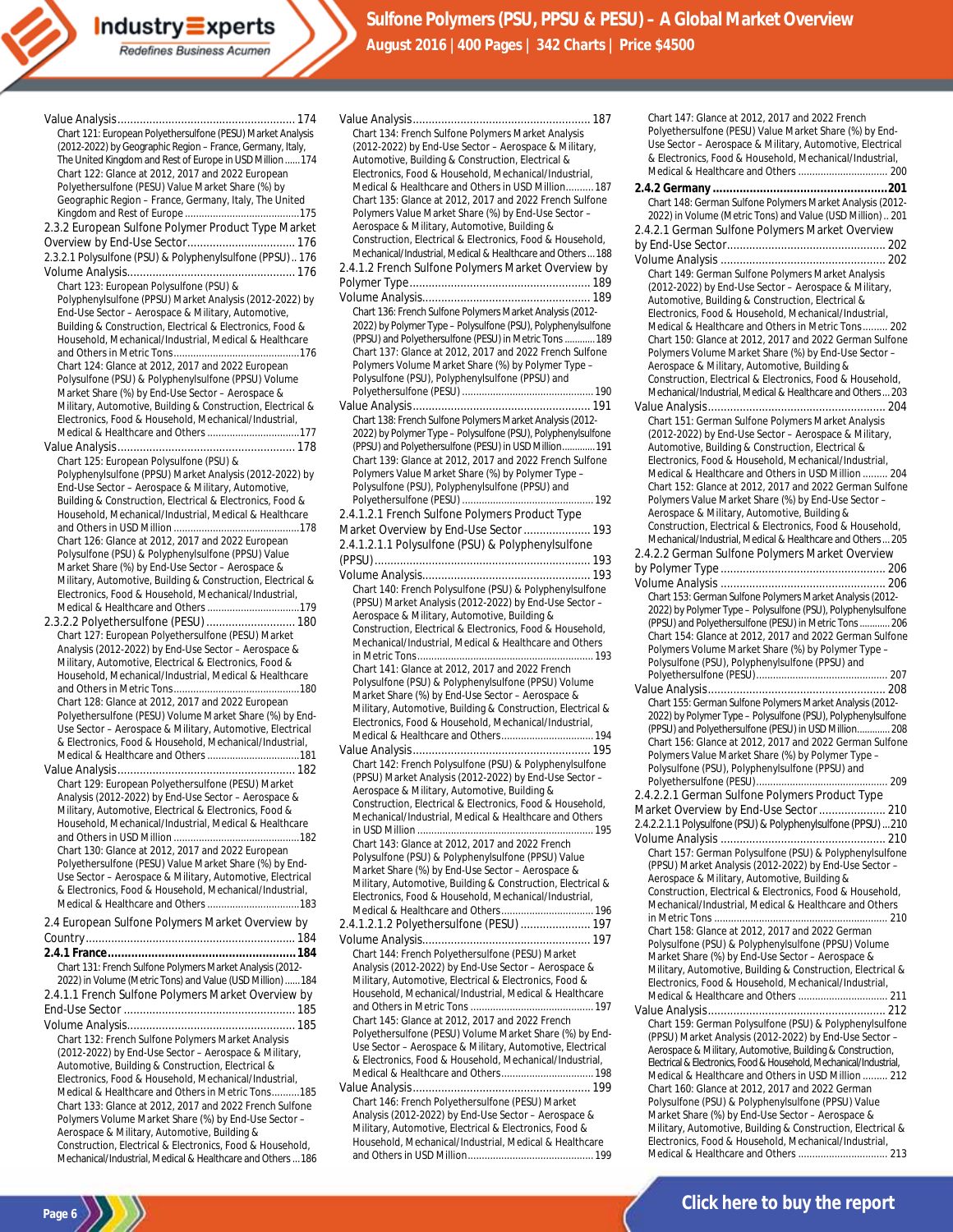| 2.4.2.2.1.2 Polyethersulfone (PESU)  214                                                                             |
|----------------------------------------------------------------------------------------------------------------------|
|                                                                                                                      |
|                                                                                                                      |
| Chart 161: German Polyethersulfone (PESU) Market                                                                     |
| Analysis (2012-2022) by End-Use Sector - Aerospace &                                                                 |
| Military, Automotive, Electrical & Electronics, Food &                                                               |
| Household, Mechanical/Industrial, Medical & Healthcare                                                               |
|                                                                                                                      |
| Chart 162: Glance at 2012, 2017 and 2022 German                                                                      |
| Polyethersulfone (PESU) Volume Market Share (%) by End-                                                              |
| Use Sector - Aerospace & Military, Automotive, Electrical<br>& Electronics, Food & Household, Mechanical/Industrial, |
|                                                                                                                      |
|                                                                                                                      |
| Chart 163: German Polyethersulfone (PESU) Market                                                                     |
| Analysis (2012-2022) by End-Use Sector - Aerospace &                                                                 |
| Military, Automotive, Electrical & Electronics, Food &                                                               |
| Household, Mechanical/Industrial, Medical & Healthcare                                                               |
|                                                                                                                      |
| Chart 164: Glance at 2012, 2017 and 2022 German                                                                      |
| Polyethersulfone (PESU) Value Market Share (%) by End-                                                               |
| Use Sector - Aerospace & Military, Automotive, Electrical                                                            |
| & Electronics, Food & Household, Mechanical/Industrial,                                                              |
|                                                                                                                      |
|                                                                                                                      |
|                                                                                                                      |
| Chart 165: Italian Sulfone Polymers Market Analysis (2012-                                                           |
| 2022) in Volume (Metric Tons) and Value (USD Million) 218                                                            |
| 2.4.3.1 Italian Sulfone Polymers Market Overview by                                                                  |
|                                                                                                                      |
|                                                                                                                      |
| Chart 166: Italian Sulfone Polymers Market Analysis (2012-                                                           |
| 2022) by End-Use Sector - Aerospace & Military,                                                                      |
| Automotive, Building & Construction, Electrical &                                                                    |
| Electronics, Food & Household, Mechanical/Industrial,                                                                |
| Medical & Healthcare and Others in Metric Tons219                                                                    |
| Chart 167: Glance at 2012, 2017 and 2022 Italian Sulfone                                                             |
| Polymers Volume Market Share (%) by End-Use Sector -                                                                 |
| Aerospace & Military, Automotive, Building &<br>Construction, Electrical & Electronics, Food & Household,            |
| Mechanical/Industrial, Medical & Healthcare and Others  220                                                          |
|                                                                                                                      |
| Chart 168: Italian Sulfone Polymers Market Analysis (2012-                                                           |
| 2022) by End-Use Sector - Aerospace & Military,                                                                      |
| Automotive, Building & Construction, Electrical &                                                                    |
| Electronics, Food & Household, Mechanical/Industrial,                                                                |
| Medical & Healthcare and Others in USD Million 221                                                                   |
| Chart 169: Glance at 2012, 2017 and 2022 Italian Sulfone                                                             |
|                                                                                                                      |
|                                                                                                                      |
| Polymers Value Market Share (%) by End-Use Sector -                                                                  |
| Aerospace & Military, Automotive, Building &<br>Construction, Electrical & Electronics, Food & Household,            |
| Mechanical/Industrial, Medical & Healthcare and Others  222                                                          |
|                                                                                                                      |
| 2.4.3.2 Italian Sulfone Polymers Market Overview by                                                                  |
|                                                                                                                      |
|                                                                                                                      |
| Chart 170: Italian Sulfone Polymers Market Analysis (2012-                                                           |
| 2022) by Polymer Type - Polysulfone (PSU),                                                                           |
| Polyphenylsulfone (PPSU) and Polyethersulfone (PESU) in                                                              |
| Chart 171: Glance at 2012, 2017 and 2022 Italian Sulfone                                                             |
| Polymers Volume Market Share (%) by Polymer Type -                                                                   |
| Polysulfone (PSU), Polyphenylsulfone (PPSU) and                                                                      |
|                                                                                                                      |
|                                                                                                                      |
| Chart 172: Italian Sulfone Polymers Market Analysis (2012-                                                           |
| 2022) by Polymer Type - Polysulfone (PSU),                                                                           |
| Polyphenylsulfone (PPSU) and Polyethersulfone (PESU) in                                                              |
|                                                                                                                      |
| Chart 173: Glance at 2012, 2017 and 2022 Italian Sulfone                                                             |
| Polymers Value Market Share (%) by Polymer Type -                                                                    |
| Polysulfone (PSU), Polyphenylsulfone (PPSU) and                                                                      |
|                                                                                                                      |
| 2.4.3.2.1 Italian Sulfone Polymers Product Type                                                                      |
| Market Overview by End-Use Sector  227                                                                               |
| 2.4.3.2.1.1 Polysulfone (PSU) & Polyphenylsulfone                                                                    |
|                                                                                                                      |

**Page 7**

| Chart 174: Italian Polysulfone (PSU) & Polyphenylsulfone                                                                 |
|--------------------------------------------------------------------------------------------------------------------------|
| (PPSU) Market Analysis (2012-2022) by End-Use Sector -                                                                   |
| Aerospace & Military, Automotive, Building &<br>Construction, Electrical & Electronics, Food & Household,                |
| Mechanical/Industrial, Medical & Healthcare and Others                                                                   |
|                                                                                                                          |
| Chart 175: Glance at 2012, 2017 and 2022 Italian                                                                         |
| Polysulfone (PSU) & Polyphenylsulfone (PPSU) Volume                                                                      |
| Market Share (%) by End-Use Sector - Aerospace &                                                                         |
| Military, Automotive, Building & Construction, Electrical &                                                              |
| Electronics, Food & Household, Mechanical/Industrial,                                                                    |
|                                                                                                                          |
| Chart 176: Italian Polysulfone (PSU) & Polyphenylsulfone                                                                 |
| (PPSU) Market Analysis (2012-2022) by End-Use Sector -                                                                   |
| Aerospace & Military, Automotive, Building &                                                                             |
| Construction, Electrical & Electronics, Food & Household,                                                                |
| Mechanical/Industrial, Medical & Healthcare and Others                                                                   |
| Chart 177: Glance at 2012, 2017 and 2022 Italian                                                                         |
| Polysulfone (PSU) & Polyphenylsulfone (PPSU) Value                                                                       |
| Market Share (%) by End-Use Sector - Aerospace &                                                                         |
| Military, Automotive, Building & Construction, Electrical &                                                              |
| Electronics, Food & Household, Mechanical/Industrial,                                                                    |
|                                                                                                                          |
| 2.4.3.2.1.2 Polyethersulfone (PESU)  231                                                                                 |
|                                                                                                                          |
| Chart 178: Italian Polyethersulfone (PESU) Market Analysis                                                               |
| (2012-2022) by End-Use Sector - Aerospace & Military,<br>Automotive, Electrical & Electronics, Food & Household,         |
| Mechanical/Industrial, Medical & Healthcare and Others                                                                   |
|                                                                                                                          |
| Chart 179: Glance at 2012, 2017 and 2022 Italian                                                                         |
| Polyethersulfone (PESU) Volume Market Share (%) by End-                                                                  |
| Use Sector - Aerospace & Military, Automotive, Electrical                                                                |
| & Electronics, Food & Household, Mechanical/Industrial,                                                                  |
|                                                                                                                          |
| Chart 180: Italian Polyethersulfone (PESU) Market Analysis                                                               |
| (2012-2022) by End-Use Sector - Aerospace & Military,                                                                    |
| Automotive, Electrical & Electronics, Food & Household,                                                                  |
| Mechanical/Industrial, Medical & Healthcare and Others                                                                   |
|                                                                                                                          |
| Chart 181: Glance at 2012, 2017 and 2022 Italian<br>Polyethersulfone (PESU) Value Market Share (%) by End-               |
| Use Sector - Aerospace & Military, Automotive, Electrical                                                                |
| & Electronics, Food & Household, Mechanical/Industrial,                                                                  |
|                                                                                                                          |
|                                                                                                                          |
| Chart 182: UK Sulfone Polymers Market Analysis (2012-                                                                    |
| 2022) in Volume (Metric Tons) and Value (USD Million) 235                                                                |
| 2.4.4.1 UK Sulfone Polymers Market Overview by                                                                           |
|                                                                                                                          |
|                                                                                                                          |
| Chart 183: UK Sulfone Polymers Market Analysis (2012-                                                                    |
| 2022) by End-Use Sector - Aerospace & Military,<br>Automotive, Building & Construction, Electrical &                     |
| Electronics, Food & Household, Mechanical/Industrial,                                                                    |
| Medical & Healthcare and Others in Metric Tons  236                                                                      |
| Chart 184: Glance at 2012, 2017 and 2022 UK Sulfone                                                                      |
| Polymers Volume Market Share (%) by End-Use Sector -                                                                     |
| Aerospace & Military, Automotive, Building &                                                                             |
| Construction, Electrical & Electronics, Food & Household,<br>Mechanical/Industrial, Medical & Healthcare and Others  237 |
|                                                                                                                          |
| Chart 185: UK Sulfone Polymers Market Analysis (2012-                                                                    |
| 2022) by End-Use Sector - Aerospace & Military,                                                                          |
| Automotive, Building & Construction, Electrical &                                                                        |
| Electronics, Food & Household, Mechanical/Industrial,                                                                    |
| Medical & Healthcare and Others in USD Million 238<br>Chart 186: Glance at 2012, 2017 and 2022 UK Sulfone                |
| Polymers Value Market Share (%) by End-Use Sector -                                                                      |
| Aerospace & Military, Automotive, Building &                                                                             |
| Construction, Electrical & Electronics, Food & Household,                                                                |
| Mechanical/Industrial, Medical & Healthcare and Others  239                                                              |
| 2.4.4.2 UK Sulfone Polymers Market Overview by                                                                           |
|                                                                                                                          |

| Chart 187: UK Sulfone Polymers Market Analysis (2012-                                                                |
|----------------------------------------------------------------------------------------------------------------------|
| 2022) by Polymer Type - Polysulfone (PSU),<br>Polyphenylsulfone (PPSU) and Polyethersulfone (PESU) in                |
| Chart 188: Glance at 2012, 2017 and 2022 UK Sulfone                                                                  |
| Polymers Volume Market Share (%) by Polymer Type -<br>Polysulfone (PSU), Polyphenylsulfone (PPSU) and                |
|                                                                                                                      |
| Chart 189: UK Sulfone Polymers Market Analysis (2012-2022)                                                           |
| by Polymer Type - Polysulfone (PSU), Polyphenylsulfone<br>(PPSU) and Polyethersulfone (PESU) in USD Million 242      |
| Chart 190: Glance at 2012, 2017 and 2022 UK Sulfone                                                                  |
| Polymers Value Market Share (%) by Polymer Type -<br>Polysulfone (PSU), Polyphenylsulfone (PPSU) and                 |
| 2.4.4.2.1 UK Sulfone Polymers Product Type Market                                                                    |
|                                                                                                                      |
| 2.4.4.2.1.1 Polysulfone (PSU) & Polyphenylsulfone                                                                    |
|                                                                                                                      |
| Chart 191: UK Polysulfone (PSU) & Polyphenylsulfone<br>(PPSU) Market Analysis (2012-2022) by End-Use Sector -        |
| Aerospace & Military, Automotive, Building &                                                                         |
| Construction, Electrical & Electronics, Food & Household,<br>Mechanical/Industrial, Medical & Healthcare and Others  |
| Chart 192: Glance at 2012, 2017 and 2022 UK Polysulfone                                                              |
| (PSU) & Polyphenylsulfone (PPSU) Volume Market Share                                                                 |
| (%) by End-Use Sector - Aerospace & Military,<br>Automotive, Building & Construction, Electrical &                   |
| Electronics, Food & Household, Mechanical/Industrial,                                                                |
| Chart 193: UK Polysulfone (PSU) & Polyphenylsulfone                                                                  |
| (PPSU) Market Analysis (2012-2022) by End-Use Sector -                                                               |
| Aerospace & Military, Automotive, Building &<br>Construction, Electrical & Electronics, Food & Household,            |
| Mechanical/Industrial, Medical & Healthcare and Others                                                               |
| Chart 194: Glance at 2012, 2017 and 2022 UK Polysulfone                                                              |
| (PSU) & Polyphenylsulfone (PPSU) Value Market Share (%)<br>by End-Use Sector - Aerospace & Military, Automotive,     |
| Building & Construction, Electrical & Electronics, Food &<br>Household, Mechanical/Industrial, Medical & Healthcare  |
|                                                                                                                      |
| 2.4.4.2.1.2 Polyethersulfone (PESU)  248                                                                             |
| Chart 195: UK Polyethersulfone (PESU) Market Analysis                                                                |
| (2012-2022) by End-Use Sector - Aerospace & Military,<br>Automotive, Electrical & Electronics, Food & Household,     |
| Mechanical/Industrial, Medical & Healthcare and Others                                                               |
| Chart 196: Glance at 2012, 2017 and 2022 UK<br>Polyethersulfone (PESU) Volume Market Share (%) by End-               |
| Use Sector - Aerospace & Military, Automotive, Electrical                                                            |
| & Electronics, Food & Household, Mechanical/Industrial,<br>Medical & Healthcare and Others  249                      |
| Chart 197: UK Polyethersulfone (PESU) Market Analysis                                                                |
| (2012-2022) by End-Use Sector - Aerospace & Military,                                                                |
| Automotive, Electrical & Electronics, Food & Household,<br>Mechanical/Industrial, Medical & Healthcare and Others    |
| Chart 198: Glance at 2012, 2017 and 2022 UK                                                                          |
| Polyethersulfone (PESU) Value Market Share (%) by End-                                                               |
| Use Sector - Aerospace & Military, Automotive, Electrical<br>& Electronics, Food & Household, Mechanical/Industrial, |
| Medical & Healthcare and Others  251                                                                                 |
| Chart 199: Rest of Europe Sulfone Polymers Market                                                                    |
| Analysis (2012-2022) in Volume (Metric Tons) and Value                                                               |
|                                                                                                                      |

2.4.5.1 Rest of Europe Sulfone Polymers Market Overview by End-Use Sector.................................. 253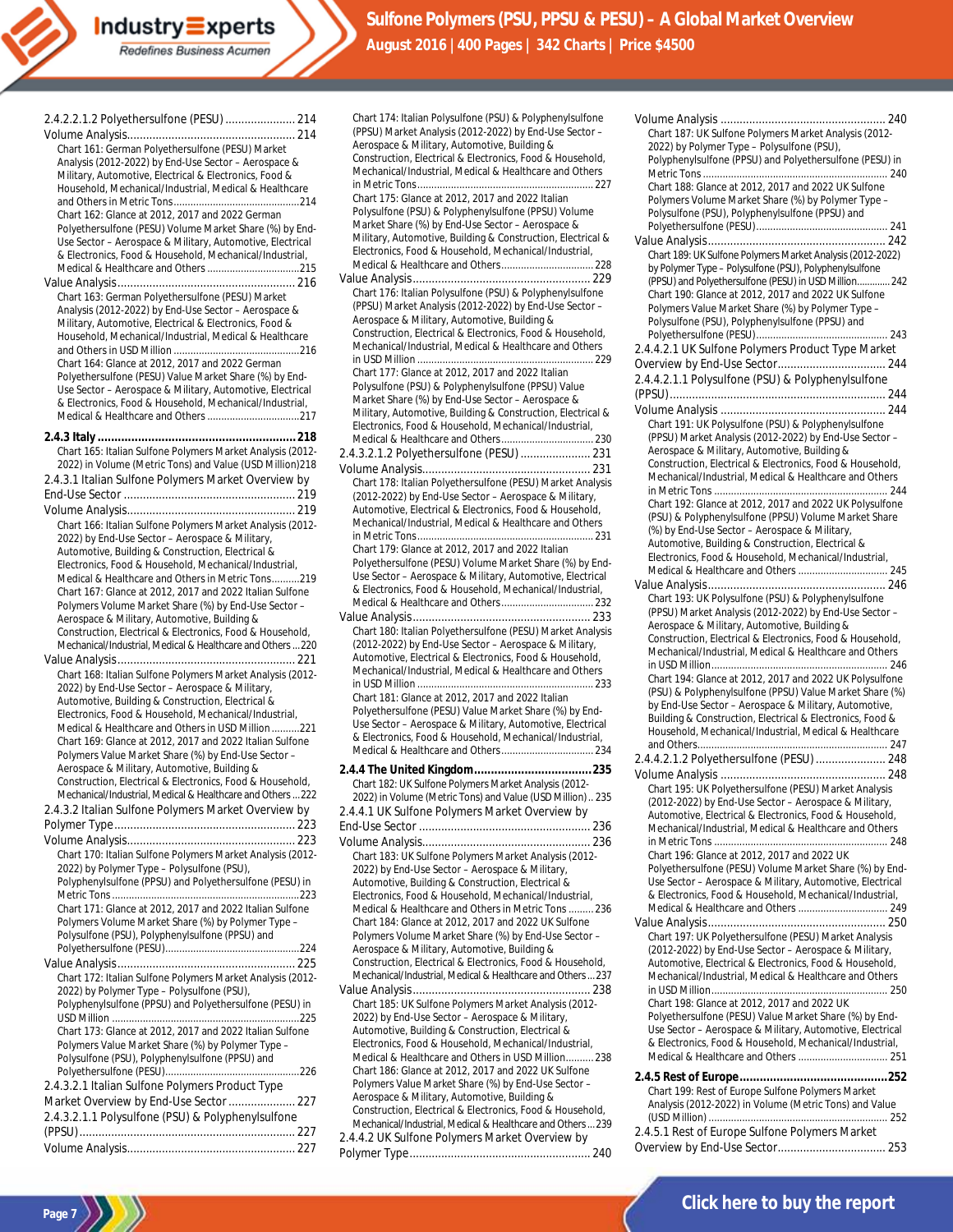Redefines Business Acumen

**Industry Experts** 

|                                                                                                                    | Chart 213: Glance at 2012, 2017 and 2022 Rest of Europe                                                         |
|--------------------------------------------------------------------------------------------------------------------|-----------------------------------------------------------------------------------------------------------------|
| Chart 200: Rest of Europe Sulfone Polymers Market                                                                  | Polyethersulfone (PESU) Volume Market Share (%) by End-                                                         |
| Analysis (2012-2022) by End-Use Sector – Aerospace &                                                               | Use Sector - Aerospace & Military, Automotive, Electrical                                                       |
| Military, Automotive, Building & Construction, Electrical &                                                        | & Electronics, Food & Household, Mechanical/Industrial,                                                         |
| Electronics, Food & Household, Mechanical/Industrial,                                                              |                                                                                                                 |
| Medical & Healthcare and Others in Metric Tons253                                                                  |                                                                                                                 |
| Chart 201: Glance at 2012, 2017 and 2022 Rest of Europe                                                            | Chart 214: Rest of Europe Polyethersulfone (PESU) Market                                                        |
| Sulfone Polymers Volume Market Share (%) by End-Use                                                                | Analysis (2012-2022) by End-Use Sector - Aerospace &                                                            |
| Sector - Aerospace & Military, Automotive, Building &                                                              | Military, Automotive, Electrical & Electronics, Food &                                                          |
| Construction, Electrical & Electronics, Food & Household,                                                          | Household, Mechanical/Industrial, Medical & Healthcare                                                          |
| Mechanical/Industrial, Medical & Healthcare and Others  254                                                        |                                                                                                                 |
|                                                                                                                    | Chart 215: Glance at 2012, 2017 and 2022 Rest of Europe                                                         |
| Chart 202: Rest of Europe Sulfone Polymers Market                                                                  | Polyethersulfone (PESU) Value Market Share (%) by End-                                                          |
| Analysis (2012-2022) by End-Use Sector - Aerospace &                                                               | Use Sector - Aerospace & Military, Automotive, Electrical                                                       |
| Military, Automotive, Building & Construction, Electrical &                                                        | & Electronics, Food & Household, Mechanical/Industrial,                                                         |
| Electronics, Food & Household, Mechanical/Industrial,                                                              |                                                                                                                 |
| Medical & Healthcare and Others in USD Million 255                                                                 |                                                                                                                 |
| Chart 203: Glance at 2012, 2017 and 2022 Rest of Europe                                                            | Chart 216: Asia-Pacific Sulfone Polymers Market Analysis                                                        |
| Sulfone Polymers Value Market Share (%) by End-Use                                                                 | (2012-2022) in Volume (Metric Tons) and Value (USD                                                              |
| Sector - Aerospace & Military, Automotive, Building &<br>Construction, Electrical & Electronics, Food & Household, |                                                                                                                 |
| Mechanical/Industrial, Medical & Healthcare and Others  256                                                        | 3.1 Asia-Pacific Sulfone Polymers Market Overview by                                                            |
| 2.4.5.2 Rest of Europe Sulfone Polymers Market                                                                     |                                                                                                                 |
|                                                                                                                    |                                                                                                                 |
|                                                                                                                    |                                                                                                                 |
|                                                                                                                    | Chart 217: Asia-Pacific Sulfone Polymers Market Analysis                                                        |
| Chart 204: Rest of Europe Sulfone Polymers Market                                                                  | (2012-2022) by Geographic Region – China, Japan, South                                                          |
| Analysis (2012-2022) by Polymer Type – Polysulfone (PSU),                                                          |                                                                                                                 |
| Polyphenylsulfone (PPSU) and Polyethersulfone (PESU) in                                                            | Chart 218: Glance at 2012, 2017 and 2022 Asia-Pacific<br>Sulfone Polymers Volume Market Share (%) by Geographic |
| Chart 205: Glance at 2012, 2017 and 2022 Rest of Europe                                                            | Region - China, Japan, South Korea and Rest of APAC271                                                          |
| Sulfone Polymers Volume Market Share (%) by Polymer                                                                |                                                                                                                 |
| Type – Polysulfone (PSU), Polyphenylsulfone (PPSU) and                                                             | Chart 219: Asia-Pacific Sulfone Polymers Market Analysis                                                        |
|                                                                                                                    | (2012-2022) by Geographic Region – China, Japan, South                                                          |
|                                                                                                                    |                                                                                                                 |
| Chart 206: Rest of Europe Sulfone Polymers Market                                                                  | Chart 220: Glance at 2012, 2017 and 2022 Asia-Pacific                                                           |
| Analysis (2012-2022) by Polymer Type - Polysulfone (PSU),                                                          | Sulfone Polymers Value Market Share (%) by Geographic                                                           |
| Polyphenylsulfone (PPSU) and Polyethersulfone (PESU) in                                                            | Region – China, Japan, South Korea and Rest of APAC 273                                                         |
|                                                                                                                    | 3.2 Asia-Pacific Sulfone Polymers Market Overview by                                                            |
| Chart 207: Glance at 2012, 2017 and 2022 Rest of Europe                                                            |                                                                                                                 |
| Sulfone Polymers Value Market Share (%) by Polymer Type                                                            |                                                                                                                 |
| - Polysulfone (PSU), Polyphenylsulfone (PPSU) and                                                                  |                                                                                                                 |
|                                                                                                                    | Chart 221: Asia-Pacific Sulfone Polymers Market Analysis                                                        |
| 2.4.5.2.1 Rest of Europe Sulfone Polymers Product                                                                  | (2012-2022) by End-use Sector – Aerospace & Military,<br>Automotive, Building & Construction, Electrical &      |
| Type Market Overview by End-Use Sector  261                                                                        | Electronics, Food & Household, Mechanical/Industrial,                                                           |
| 2.4.5.2.1.1 Polysulfone (PSU) & Polyphenylsulfone (PPSU)261                                                        | Medical & Healthcare and Others in Metric Tons  274                                                             |
|                                                                                                                    | Chart 222: Glance at 2012, 2017 and 2022 Asia-Pacific                                                           |
| Chart 208: Rest of Europe Polysulfone (PSU) &                                                                      | Sulfone Polymers Volume Market Share (%) by End-use                                                             |
| Polyphenylsulfone (PPSU) Market Analysis (2012-2022) by                                                            | Sector - Aerospace & Military, Automotive, Building &                                                           |
| End-Use Sector - Aerospace & Military, Automotive,                                                                 | Construction, Electrical & Electronics, Food & Household,                                                       |
| Building & Construction, Electrical & Electronics, Food &                                                          | Mechanical/Industrial, Medical & Healthcare and Others  275                                                     |
| Household, Mechanical/Industrial, Medical & Healthcare                                                             |                                                                                                                 |
| and Others in Metric Tons                                                                                          | Chart 223: Asia-Pacific Sulfone Polymers Market Analysis                                                        |
| Chart 209: Glance at 2012, 2017 and 2022 Rest of Europe                                                            | (2012-2022) by End-use Sector - Aerospace & Military,                                                           |
| Polysulfone (PSU) & Polyphenylsulfone (PPSU) Volume                                                                | Automotive, Building & Construction, Electrical &                                                               |
| Market Share (%) by End-Use Sector - Aerospace &                                                                   | Electronics, Food & Household, Mechanical/Industrial,                                                           |
| Military, Automotive, Building & Construction, Electrical &                                                        | Medical & Healthcare and Others in USD Million276                                                               |
| Electronics, Food & Household, Mechanical/Industrial,                                                              | Chart 224: Glance at 2012, 2017 and 2022 Asia-Pacific                                                           |
|                                                                                                                    | Sulfone Polymers Value Market Share (%) by End-use                                                              |
|                                                                                                                    | Sector - Aerospace & Military, Automotive, Building &                                                           |
| Chart 210: Rest of Europe Polysulfone (PSU) &<br>Polyphenylsulfone (PPSU) Market Analysis (2012-2022) by           | Construction, Electrical & Electronics, Food & Household,                                                       |
| End-Use Sector - Aerospace & Military, Automotive,                                                                 | Mechanical/Industrial, Medical & Healthcare and Others  277                                                     |
| Building & Construction, Electrical & Electronics, Food &                                                          | 3.3 Asia-Pacific Sulfone Polymers Market Overview by                                                            |
| Household, Mechanical/Industrial, Medical & Healthcare                                                             |                                                                                                                 |
|                                                                                                                    |                                                                                                                 |
| Chart 211: Glance at 2012, 2017 and 2022 Rest of Europe                                                            | Chart 225: Asia-Pacific Sulfone Polymers Market Analysis                                                        |
| Polysulfone (PSU) & Polyphenylsulfone (PPSU) Value                                                                 | (2012-2022) by Polymer Type - Polysulfone (PSU),                                                                |
| Market Share (%) by End-Use Sector - Aerospace &                                                                   | Polyphenylsulfone (PPSU) and Polyethersulfone (PESU) in                                                         |
| Military, Automotive, Building & Construction, Electrical &                                                        |                                                                                                                 |
| Electronics, Food & Household, Mechanical/Industrial,                                                              | Chart 226: Glance at 2012, 2017 and 2022 Asia-Pacific                                                           |
|                                                                                                                    | Sulfone Polymers Volume Market Share (%) by Polymer                                                             |
| 2.4.5.2.1.2 Polyethersulfone (PESU)  265                                                                           | Type - Polysulfone (PSU), Polyphenylsulfone (PPSU) and                                                          |
|                                                                                                                    |                                                                                                                 |
| Chart 212: Rest of Europe Polyethersulfone (PESU) Market                                                           |                                                                                                                 |
| Analysis (2012-2022) by End-Use Sector - Aerospace &                                                               | Chart 227: Asia-Pacific Sulfone Polymers Market Analysis                                                        |
| Military, Automotive, Electrical & Electronics, Food &                                                             | (2012-2022) by Polymer Type - Polysulfone (PSU),                                                                |

Household, Mechanical/Industrial, Medical & Healthcare and Others in Metric Tons.............................................265

**Page 8**

Chart 228: Glance at 2012, 2017 and 2022 Asia-Pacific Sulfone Polymers Value Market Share (%) by Polymer Type – Polysulfone (PSU), Polyphenylsulfone (PPSU) and Polyethersulfone (PESU)............................................... 281 3.3.1 Sulfone Polymers Product Type Market Overview by Asia-Pacific Region............................ 282 3.3.1.1 Polysulfone (PSU)....................................... 282 Volume Analysis .................................................... 282 Chart 229: Asia-Pacific Polysulfone (PSU) Market Analysis (2012-2022) by Geographic Region – China, Japan, South Korea and Rest of APAC in Metric Tons........................ 282 Chart 230: Glance at 2012, 2017 and 2022 Asia-Pacific Polysulfone (PSU) Volume Market Share (%) by Geographic Region – China, Japan, South Korea and Rest of APAC..... 283 Value Analysis........................................................ 284 Chart 231: Asia-Pacific Polysulfone (PSU) Market Analysis (2012-2022) by Geographic Region – China, Japan, South Korea and Rest of APAC in USD Million......................... 284 Chart 232: Glance at 2012, 2017 and 2022 Asia-Pacific Polysulfone (PSU) Value Market Share (%) by Geographic Region – China, Japan, South Korea and Rest of APAC . 285 3.3.1.2 Polyphenylsulfone (PPSU).......................... 286 Volume Analysis .................................................... 286 Chart 233: Asia-Pacific Polyphenylsulfone (PPSU) Market Analysis (2012-2022) by Geographic Region – China, Japan, South Korea and Rest of APAC in Metric Tons... 286 Chart 234: Glance at 2012, 2017 and 2022 Asia-Pacific Polyphenylsulfone (PPSU) Volume Market Share (%) by Geographic Region – China, Japan, South Korea and Rest of APAC ........................................................................ 287 Value Analysis........................................................ 288 Chart 235: Asia-Pacific Polyphenylsulfone (PPSU) Market Analysis (2012-2022) by Geographic Region – China, Japan, South Korea and Rest of APAC in USD Million.... 288 Chart 236: Glance at 2012, 2017 and 2022 Asia-Pacific Polyphenylsulfone (PPSU) Value Market Share (%) by Geographic Region – China, Japan, South Korea and Rest of APAC ........................................................................ 289 3.3.1.3 Polyethersulfone (PESU)............................ 290 Volume Analysis .................................................... 290 Chart 237: Asia-Pacific Polyethersulfone (PESU) Market Analysis (2012-2022) by Geographic Region – China, Japan, South Korea and Rest of APAC in Metric Tons... 290 Chart 238: Glance at 2012, 2017 and 2022 Asia-Pacific Polyethersulfone (PESU) Volume Market Share (%) by Geographic Region – China, Japan, South Korea and Rest of APAC ........................................................................ 291 Value Analysis........................................................ 292 Chart 239: Asia-Pacific Polyethersulfone (PESU) Market Analysis (2012-2022) by Geographic Region – China, Japan, South Korea and Rest of APAC in USD Million.... 292 Chart 240: Glance at 2012, 2017 and 2022 Asia-Pacific Polyethersulfone (PESU) Value Market Share (%) by Geographic Region – China, Japan, South Korea and Rest of APAC ........................................................................ 293 3.3.2 Asia-Pacific Sulfone Polymers Product Type Market Overview by End-use Sector ..................... 294 3.3.2.1 Polysulfone (PSU) & Polyphenylsulfone (PPSU).. 294 Volume Analysis .................................................... 294 Chart 241: Asia-Pacific Polysulfone (PSU) & Polyphenylsulfone (PPSU) Market Analysis (2012-2022) by End-use Sector – Aerospace & Military, Automotive, Building & Construction, Electrical & Electronics, Food & Household, Mechanical/Industrial, Medical & Healthcare and Others in Metric Tons............................................ 294 Chart 242: Glance at 2012, 2017 and 2022 Asia-Pacific Polysulfone (PSU) & Polyphenylsulfone (PPSU) Volume Market Share (%) by End-use Sector – Aerospace & Military, Automotive, Building & Construction, Electrical & Electronics, Food & Household, Mechanical/Industrial, Medical & Healthcare and Others ................................ 295 Value Analysis........................................................ 296 Chart 243: Asia-Pacific Polysulfone (PSU) & Polyphenylsulfone (PPSU) Market Analysis (2012-2022) by End-use Sector – Aerospace & Military, Automotive, Building & Construction, Electrical & Electronics, Food & Household, Mechanical/Industrial, Medical & Healthcare

and Others in USD Million ............................................ 296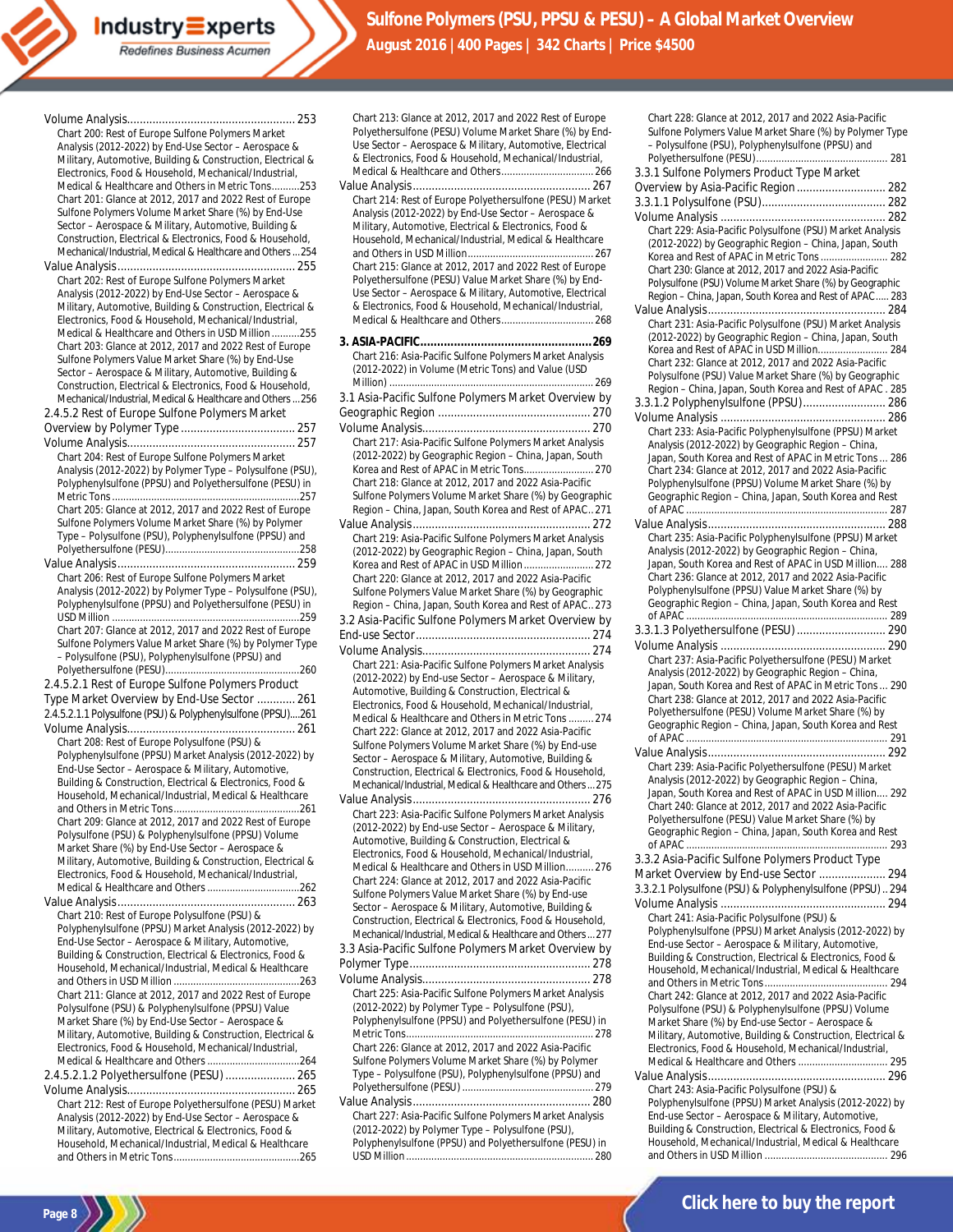Chart 244: Glance at 2012, 2017 and 2022 Asia-Pacific Polysulfone (PSU) & Polyphenylsulfone (PPSU) Value Market Share (%) by End-use Sector – Aerospace & Military, Automotive, Building & Construction, Electrical & Electronics, Food & Household, Mechanical/Industrial, Medical & Healthcare and Others .................................297 3.3.2.2 Polyethersulfone (PESU)............................ 298 Volume Analysis..................................................... 298 Chart 245: Asia-Pacific Polyethersulfone (PESU) Market Analysis (2012-2022) by End-use Sector – Aerospace & Military, Automotive, Electrical & Electronics, Food & Household, Mechanical/Industrial, Medical & Healthcare and Others in Metric Tons.............................................298 Chart 246: Glance at 2012, 2017 and 2022 Asia-Pacific Polyethersulfone (PESU) Volume Market Share (%) by Enduse Sector – Aerospace & Military, Automotive, Electrical & Electronics, Food & Household, Mechanical/Industrial, Medical & Healthcare and Others .................................299 Value Analysis........................................................ 300 Chart 247: Asia-Pacific Polyethersulfone (PESU) Market Analysis (2012-2022) by End-use Sector – Aerospace & Military, Automotive, Electrical & Electronics, Food & Household, Mechanical/Industrial, Medical & Healthcare and Others in USD Million .............................................300 Chart 248: Glance at 2012, 2017 and 2022 Asia-Pacific Polyethersulfone (PESU) Value Market Share (%) by Enduse Sector – Aerospace & Military, Automotive, Electrical & Electronics, Food & Household, Mechanical/Industrial, Medical & Healthcare and Others .................................301 3.4 Asia-Pacific Sulfone Polymers Market Overview by Country.................................................................. 302 **3.4.1 China .........................................................302** Chart 249: Chinese Sulfone Polymers Market Analysis (2012- 2022) in Volume (Metric Tons) and Value (USD Million)......302 3.4.1.1 Chinese Sulfone Polymers Market Overview by End-use Sector.................................................. 303 Volume Analysis..................................................... 303 Chart 250: Chinese Sulfone Polymers Market Analysis (2012-2022) by End-use Sector – Aerospace & Military, Automotive, Building & Construction, Electrical & Electronics, Food & Household, Mechanical/Industrial, Medical & Healthcare and Others in Metric Tons..........303 Chart 251: Glance at 2012, 2017 and 2022 Chinese Sulfone Polymers Volume Market Share (%) by End-use Sector – Aerospace & Military, Automotive, Building & Construction, Electrical & Electronics, Food & Household, Mechanical/Industrial, Medical & Healthcare and Others...304 Value Analysis........................................................ 305 Chart 252: Chinese Sulfone Polymers Market Analysis (2012-2022) by End-use Sector – Aerospace & Military, Automotive, Building & Construction, Electrical & Electronics, Food & Household, Mechanical/Industrial, Medical & Healthcare and Others in USD Million ..........305 Chart 253: Glance at 2012, 2017 and 2022 Chinese Sulfone Polymers Value Market Share (%) by End-use Sector – Aerospace & Military, Automotive, Building & Construction, Electrical & Electronics, Food & Household, Mechanical/Industrial, Medical & Healthcare and Others...306 3.4.1.2 Chinese Sulfone Polymers Market Overview by Polymer Type .................................................... 307 Volume Analysis..................................................... 307 Chart 254: Chinese Sulfone Polymers Market Analysis (2012- 2022) by Polymer Type – Polysulfone (PSU), Polyphenylsulfone (PPSU) and Polyethersulfone (PESU) in Metric Tons.............307 Chart 255: Glance at 2012, 2017 and 2022 Chinese Sulfone Polymers Volume Market Share (%) by Polymer Type – Polysulfone (PSU), Polyphenylsulfone (PPSU) and Polyethersulfone (PESU)................................................308 Value Analysis........................................................ 309 Chart 256: Chinese Sulfone Polymers Market Analysis (2012-2022) by Polymer Type – Polysulfone (PSU), Polyphenylsulfone (PPSU) and Polyethersulfone (PESU) in USD Million ...................................................................309 Chart 257: Glance at 2012, 2017 and 2022 Chinese Sulfone Polymers Value Market Share (%) by Polymer Type – Polysulfone (PSU), Polyphenylsulfone (PPSU) and Polyethersulfone (PESU)................................................310

**Page 9**

3.4.1.2.1 Chinese Sulfone Polymers Product Type Market Overview by End-use Sector ..................... 311 3.4.1.2.1.1 Polysulfone (PSU) & Polyphenylsulfone (PPSU).................................................................... 311 Volume Analysis..................................................... 311 Chart 258: Chinese Polysulfone (PSU) & Polyphenylsulfone (PPSU) Market Analysis (2012-2022) by End-use Sector – Aerospace & Military, Automotive, Building & Construction, Electrical & Electronics, Food & Household, Mechanical/Industrial, Medical & Healthcare and Others in Metric Tons............................................................... 311 Chart 259: Glance at 2012, 2017 and 2022 Chinese Polysulfone (PSU) & Polyphenylsulfone (PPSU) Volume Market Share (%) by End-use Sector – Aerospace & Military, Automotive, Building & Construction, Electrical & Electronics, Food & Household, Mechanical/Industrial, Medical & Healthcare and Others................................. 312 Value Analysis........................................................ 313 Chart 260: Chinese Polysulfone (PSU) & Polyphenylsulfone (PPSU) Market Analysis (2012-2022) by End-use Sector – Aerospace & Military, Automotive, Building & Construction, Electrical & Electronics, Food & Household, Mechanical/Industrial, Medical & Healthcare and Others in USD Million ............................................................... 313 Chart 261: Glance at 2012, 2017 and 2022 Chinese Polysulfone (PSU) & Polyphenylsulfone (PPSU) Value Market Share (%) by End-use Sector – Aerospace & Military, Automotive, Building & Construction, Electrical & Electronics, Food & Household, Mechanical/Industrial, Medical & Healthcare and Others................................. 314 3.4.1.2.1.2 Polyethersulfone (PESU) ...................... 315 Volume Analysis..................................................... 315 Chart 262: Chinese Polyethersulfone (PESU) Market Analysis (2012-2022) by End-use Sector – Aerospace & Military, Automotive, Electrical & Electronics, Food & Household, Mechanical/Industrial, Medical & Healthcare and Others in Metric Tons ................ Chart 263: Glance at 2012, 2017 and 2022 Chinese Polyethersulfone (PESU) Volume Market Share (%) by Enduse Sector - Aerospace & Military, Automotive, Electrical & Electronics, Food & Household, Mechanical/Industrial, Medical & Healthcare and Others................................. 316 Value Analysis........................................................ 317 Chart 264: Chinese Polyethersulfone (PESU) Market Analysis (2012-2022) by End-use Sector – Aerospace & Military, Automotive, Electrical & Electronics, Food & Household, Mechanical/Industrial, Medical & Healthcare and Others in USD Million............................................. 317 Chart 265: Glance at 2012, 2017 and 2022 Chinese Polyethersulfone (PESU) Value Market Share (%) by Enduse Sector – Aerospace & Military, Automotive, Electrical & Electronics, Food & Household, Mechanical/Industrial, Medical & Healthcare and Others................................. 318 **3.4.2 India ..........................................................319** Chart 266: Indian Sulfone Polymers Market Analysis (2012- 2022) in Volume (Metric Tons) and Value (USD Million).. 319 3.4.2.1 Indian Sulfone Polymers Market Overview by End-use Sector....................................................... 320 Volume Analysis..................................................... 320 Chart 267: Indian Sulfone Polymers Market Analysis (2012- 2022) by End-use Sector – Automotive, Electrical & Electronics, Mechanical/Industrial, Medical & Healthcare and Others in Metric Tons ................................ Chart 268: Glance at 2012, 2017 and 2022 Indian Sulfone Polymers Volume Market Share (%) by End-use Sector – Automotive, Electrical & Electronics, Mechanical/Industrial, Medical & Healthcare and Others..................................... 321 Value Analysis........................................................ 322 Chart 269: Indian Sulfone Polymers Market Analysis (2012- 2022) by End-use Sector – Automotive, Electrical & Electronics, Mechanical/Industrial, Medical & Healthcare and Others in USD Million............................................. 322 Chart 270: Glance at 2012, 2017 and 2022 Indian Sulfone Polymers Value Market Share (%) by End-use Sector – Automotive, Electrical & Electronics, Mechanical/Industrial, Medical & Healthcare and Others..................................... 323

| 3.4.2.2 Indian Sulfone Polymers Market Overview by           |
|--------------------------------------------------------------|
|                                                              |
| Chart 271: Indian Sulfone Polymers Market Analysis (2012-    |
| 2022) by Polymer Type - Polysulfone (PSU),                   |
| Polyphenylsulfone (PPSU) and Polyethersulfone (PESU) in      |
|                                                              |
|                                                              |
| Chart 272: Glance at 2012, 2017 and 2022 Indian Sulfone      |
| Polymers Volume Market Share (%) by Polymer Type -           |
| Polysulfone (PSU), Polyphenylsulfone (PPSU) and              |
|                                                              |
|                                                              |
|                                                              |
| Chart 273: Indian Sulfone Polymers Market Analysis (2012-    |
| 2022) by Polymer Type - Polysulfone (PSU), Polyphenylsulfone |
| (PPSU) and Polyethersulfone (PESU) in USD Million 326        |
| Chart 274: Glance at 2012, 2017 and 2022 Indian Sulfone      |
| Polymers Value Market Share (%) by Polymer Type -            |
| Polysulfone (PSU), Polyphenylsulfone (PPSU) and              |
|                                                              |
|                                                              |
|                                                              |
| Chart 275: Japanese Sulfone Polymers Market Analysis (2012-  |
| 2022) in Volume (Metric Tons) and Value (USD Million)  328   |
| 3.4.3.1 Japanese Sulfone Polymers Market Overview            |
|                                                              |
|                                                              |
|                                                              |
| Chart 276: Japanese Sulfone Polymers Market Analysis         |
| (2012-2022) by End-use Sector - Aerospace & Military,        |
| Automotive, Building & Construction, Electrical &            |
|                                                              |
| Electronics, Food & Household, Mechanical/Industrial,        |
| Medical & Healthcare and Others in Metric Tons 329           |
| Chart 277: Glance at 2012, 2017 and 2022 Japanese            |
| Sulfone Polymers Volume Market Share (%) by End-use          |
| Sector - Aerospace & Military, Automotive, Building &        |
| Construction, Electrical & Electronics, Food & Household,    |
| Mechanical/Industrial, Medical & Healthcare and Others 330   |
|                                                              |
|                                                              |
| Chart 278: Japanese Sulfone Polymers Market Analysis         |
| (2012-2022) by End-use Sector - Aerospace & Military,        |
| Automotive, Building & Construction, Electrical &            |
| Electronics, Food & Household, Mechanical/Industrial,        |
| Medical & Healthcare and Others in USD Million  331          |
| Chart 279: Glance at 2012, 2017 and 2022 Japanese            |
|                                                              |
| Sulfone Polymers Value Market Share (%) by End-use           |
| Sector - Aerospace & Military, Automotive, Building &        |
| Construction, Electrical & Electronics, Food & Household,    |
| Mechanical/Industrial, Medical & Healthcare and Others 332   |
| 3.4.3.2 Japanese Sulfone Polymers Market Overview            |
|                                                              |
|                                                              |
|                                                              |
| Chart 280: Japanese Sulfone Polymers Market Analysis         |
| (2012-2022) by Polymer Type - Polysulfone (PSU),             |
| Polyphenylsulfone (PPSU) and Polyethersulfone (PESU) in      |
|                                                              |
| Chart 281: Glance at 2012, 2017 and 2022 Japanese            |
| Sulfone Polymers Volume Market Share (%) by Polymer          |
| Type - Polysulfone (PSU), Polyphenylsulfone (PPSU) and       |
|                                                              |
|                                                              |
|                                                              |
| Chart 282: Japanese Sulfone Polymers Market Analysis         |
| (2012-2022) by Polymer Type - Polysulfone (PSU),             |
| Polyphenylsulfone (PPSU) and Polyethersulfone (PESU) in      |
|                                                              |
| Chart 283: Glance at 2012, 2017 and 2022 Japanese            |
| Sulfone Polymers Value Market Share (%) by Polymer Type -    |
| Polysulfone (PSU), Polyphenylsulfone (PPSU) and              |
|                                                              |
|                                                              |
| 3.4.3.2.1 Japanese Sulfone Polymers Product Type             |
| Market Overview by End-use Sector  337                       |
| 3.4.3.2.1.1 Polysulfone (PSU) & Polyphenylsulfone            |
|                                                              |
|                                                              |
|                                                              |
| Chart 284: Japanese Polysulfone (PSU) &                      |
| Polyphenylsulfone (PPSU) Market Analysis (2012-2022) by      |
| End-use Sector - Aerospace & Military, Automotive,           |
| Building & Construction, Electrical & Electronics, Food &    |
| Household, Mechanical/Industrial, Medical & Healthcare       |

and Others in Metric Tons.............................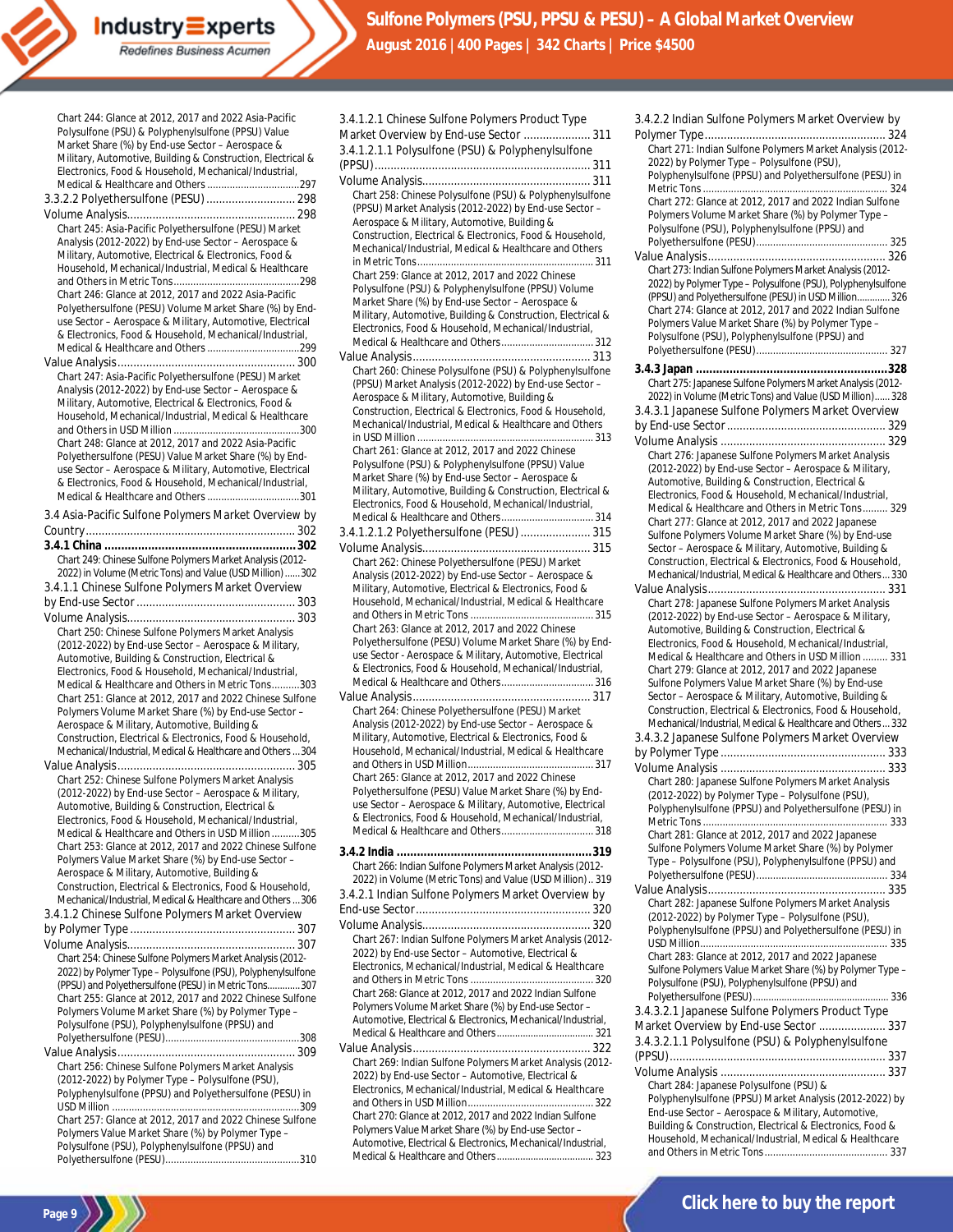Chart 285: Glance at 2012, 2017 and 2022 Japanese Polysulfone (PSU) & Polyphenylsulfone (PPSU) Volume Market Share (%) by End-use Sector – Aerospace & Military, Automotive, Building & Construction, Electrical & Electronics, Food & Household, Mechanical/Industrial, Medical & Healthcare and Others .................................338 Value Analysis........................................................ 339 Chart 286: Japanese Polysulfone (PSU) & Polyphenylsulfone (PPSU) Market Analysis (2012-2022) by End-use Sector – Aerospace & Military, Automotive, Building & Construction, Electrical & Electronics, Food & Household, Mechanical/Industrial, Medical & Healthcare and Others in USD Million .............................................339 Chart 287: Glance at 2012, 2017 and 2022 Japanese Polysulfone (PSU) & Polyphenylsulfone (PPSU) Value Market Share (%) by End-use Sector – Aerospace & Military, Automotive, Building & Construction, Electrical & Electronics, Food & Household, Mechanical/Industrial, Medical & Healthcare and Others .................................340 3.4.3.2.1.2 Polyethersulfone (PESU) ...................... 341 Volume Analysis..................................................... 341 Chart 288: Japanese Polyethersulfone (PESU) Market Analysis (2012-2022) by End-use Sector – Aerospace & Military, Automotive, Electrical & Electronics, Food & Household, Mechanical/Industrial, Medical & Healthcare and Others in Metric Tons.............................................341 Chart 289: Glance at 2012, 2017 and 2022 Japanese Polyethersulfone (PESU) Volume Market Share (%) by Enduse Sector – Aerospace & Military, Automotive, Electrical & Electronics, Food & Household, Mechanical/Industrial, Medical & Healthcare and Others .................................342 Value Analysis........................................................ 343 Chart 290: Japanese Polyethersulfone (PESU) Market Analysis (2012-2022) by End-use Sector – Aerospace & Military, Automotive, Electrical & Electronics, Food & Household, Mechanical/Industrial, Medical & Healthcare and Others in USD Million .............................................343 Chart 291: Glance at 2012, 2017 and 2022 Japanese Polyethersulfone (PESU) Value Market Share (%) by Enduse Sector – Aerospace & Military, Automotive, Electrical & Electronics, Food & Household, Mechanical/Industrial, Medical & Healthcare and Others .................................344 **3.4.4 South Korea ...............................................345** Chart 292: South Korean Sulfone Polymers Market Analysis (2012-2022) in Volume (Metric Tons) and Value (USD Million).................................................................345 3.4.4.1 South Korean Sulfone Polymers Market Overview by End-use Sector.................................. 346 Volume Analysis..................................................... 346 Chart 293: South Korean Sulfone Polymers Market Analysis (2012-2022) by End-use Sector – Automotive, Electrical & Electronics, Food & Household, Mechanical/Industrial, Medical & Healthcare and Others in Metric Tons ...............................................................346 Chart 294: Glance at 2012, 2017 and 2022 South Korean Sulfone Polymers Volume Market Share (%) by End-use Sector – Automotive, Electrical & Electronics, Food & Household, Mechanical/Industrial, Medical & Healthcare and Others ....................................................................347 Value Analysis........................................................ 348 Chart 295: South Korean Sulfone Polymers Market Analysis (2012-2022) by End-use Sector – Automotive, Electrical & Electronics, Food & Household, Mechanical/Industrial, Medical & Healthcare and Others in USD Million................................................................348 Chart 296: Glance at 2012, 2017 and 2022 South Korean Sulfone Polymers Value Market Share (%) by End-use Sector – Automotive, Electrical & Electronics, Food & Household, Mechanical/Industrial, Medical & Healthcare and Others ....................................................................349 3.4.4.2 South Korean Sulfone Polymers Market Overview by Polymer Type .................................... 350 Volume Analysis..................................................... 350 Chart 297: South Korean Sulfone Polymers Market

Analysis (2012-2022) by Polymer Type – Polysulfone (PSU), Polyphenylsulfone (PPSU) and Polyethersulfone (PESU) in Metric Tons...................................................................350

**Page 10**

| Sulfone Polymers Volume Market Share (%) by Polymer                                                              |
|------------------------------------------------------------------------------------------------------------------|
| Type - Polysulfone (PSU), Polyphenylsulfone (PPSU) and                                                           |
|                                                                                                                  |
| Chart 299: South Korean Sulfone Polymers Market                                                                  |
| Analysis (2012-2022) by Polymer Type - Polysulfone (PSU),                                                        |
| Polyphenylsulfone (PPSU) and Polyethersulfone (PESU) in                                                          |
| Chart 300: Glance at 2012, 2017 and 2022 South Korean                                                            |
| Sulfone Polymers Value Market Share (%) by Polymer Type                                                          |
| - Polysulfone (PSU), Polyphenylsulfone (PPSU) and                                                                |
|                                                                                                                  |
| 3.4.4.2.1 South Korean Sulfone Polymers Product<br>Type Market Overview by End-use Sector  354                   |
| 3.4.4.2.1.1 Polysulfone (PSU) & Polyphenylsulfone                                                                |
|                                                                                                                  |
|                                                                                                                  |
| Chart 301: South Korean Polysulfone (PSU) &                                                                      |
| Polyphenylsulfone (PPSU) Market Analysis (2012-2022) by                                                          |
| End-use Sector - Automotive, Electrical & Electronics,<br>Food & Household, Mechanical/Industrial, Medical &     |
| Healthcare and Others in Metric Tons  354                                                                        |
| Chart 302: Glance at 2012, 2017 and 2022 South Korean                                                            |
| Polysulfone (PSU) & Polyphenylsulfone (PPSU) Volume<br>Market Share (%) by End-use Sector - Automotive,          |
| Electrical & Electronics, Food & Household,                                                                      |
| Mechanical/Industrial, Medical & Healthcare and Others  355                                                      |
|                                                                                                                  |
| Chart 303: South Korean Polysulfone (PSU) &<br>Polyphenylsulfone (PPSU) Market Analysis (2012-2022) by           |
| End-use Sector - Automotive, Electrical & Electronics,                                                           |
| Food & Household, Mechanical/Industrial, Medical &                                                               |
| Healthcare and Others in USD Million 356                                                                         |
| Chart 304: Glance at 2012, 2017 and 2022 South Korean<br>Polysulfone (PSU) & Polyphenylsulfone (PPSU) Value      |
| Market Share (%) by End-use Sector - Automotive,                                                                 |
| Electrical & Electronics, Food & Household,                                                                      |
| Mechanical/Industrial, Medical & Healthcare and Others  357                                                      |
|                                                                                                                  |
| 3.4.4.2.1.2 Polyethersulfone (PESU)  358                                                                         |
|                                                                                                                  |
| Chart 305: South Korean Polyethersulfone (PESU) Market<br>Analysis (2012-2022) by End-use Sector - Automotive,   |
| Electrical & Electronics, Food & Household,                                                                      |
| Mechanical/Industrial, Medical & Healthcare and Others                                                           |
|                                                                                                                  |
| Chart 306: Glance at 2012, 2017 and 2022 South Korean<br>Polyethersulfone (PESU) Volume Market Share (%) by End- |
| use Sector - Automotive, Electrical & Electronics, Food &                                                        |
| Household, Mechanical/Industrial, Medical & Healthcare                                                           |
|                                                                                                                  |
| Chart 307: South Korean Polyethersulfone (PESU) Market                                                           |
| Analysis (2012-2022) by End-use Sector - Automotive,                                                             |
| Electrical & Electronics, Food & Household,                                                                      |
| Mechanical/Industrial, Medical & Healthcare and Others                                                           |
| Chart 308: Glance at 2012, 2017 and 2022 South Korean                                                            |
| Polyethersulfone (PESU) Value Market Share (%) by End-                                                           |
| use Sector - Automotive, Electrical & Electronics, Food &                                                        |
| Household, Mechanical/Industrial, Medical & Healthcare                                                           |
|                                                                                                                  |
| Chart 309: Rest of APAC Sulfone Polymers Market Analysis (2012-                                                  |
| 2022) in Volume (Metric Tons) and Value (USD Million)  362                                                       |
| 3.4.5.1 Rest of Asia-Pacific Sulfone Polymers Market                                                             |
|                                                                                                                  |
| Chart 310: Rest of APAC Sulfone Polymers Market Analysis                                                         |
| (2012-2022) by End-use Sector - Automotive, Electrical &                                                         |
| Electronics, Food & Household, Mechanical/Industrial,                                                            |
| Medical & Healthcare and Others in Metric Tons  363<br>Chart 311: Glance at 2012, 2017 and 2022 Rest of APAC     |

Sector – Automotive, Electrical & Electronics, Food & Household, Mechanical/Industrial, Medical & Healthcare and Others.................................................................... 364

Chart 298: Glance at 2012, 2017 and 2022 South Korean

| Chart 312: Rest of APAC Sulfone Polymers Market Analysis                                                               |  |
|------------------------------------------------------------------------------------------------------------------------|--|
| (2012-2022) by End-use Sector - Automotive, Electrical &                                                               |  |
| Electronics, Food & Household, Mechanical/Industrial,                                                                  |  |
| Medical & Healthcare and Others in USD Million  365                                                                    |  |
| Chart 313: Glance at 2012, 2017 and 2022 Rest of APAC                                                                  |  |
|                                                                                                                        |  |
| Sulfone Polymers Value Market Share (%) by End-use Sector -<br>Automotive, Electrical & Electronics, Food & Household, |  |
|                                                                                                                        |  |
| Mechanical/Industrial, Medical & Healthcare and Others 366                                                             |  |
| 3.4.5.2 Rest of Asia-Pacific Sulfone Polymers Market                                                                   |  |
|                                                                                                                        |  |
|                                                                                                                        |  |
| Chart 314: Rest of APAC Sulfone Polymers Market Analysis                                                               |  |
| (2012-2022) by Polymer Type - Polysulfone (PSU),                                                                       |  |
| Polyphenylsulfone (PPSU) and Polyethersulfone (PESU) in                                                                |  |
|                                                                                                                        |  |
| Chart 315: Glance at 2012, 2017 and 2022 Rest of APAC                                                                  |  |
| Sulfone Polymers Volume Market Share (%) by Polymer                                                                    |  |
|                                                                                                                        |  |
| Type - Polysulfone (PSU), Polyphenylsulfone (PPSU) and                                                                 |  |
|                                                                                                                        |  |
|                                                                                                                        |  |
| Chart 316: Rest of APAC Sulfone Polymers Market Analysis                                                               |  |
| (2012-2022) by Polymer Type - Polysulfone (PSU),                                                                       |  |
| Polyphenylsulfone (PPSU) and Polyethersulfone (PESU) in                                                                |  |
|                                                                                                                        |  |
| Chart 317: Glance at 2012, 2017 and 2022 Rest of APAC                                                                  |  |
| Sulfone Polymers Value Market Share (%) by Polymer Type -                                                              |  |
| Polysulfone (PSU), Polyphenylsulfone (PPSU) and                                                                        |  |
|                                                                                                                        |  |
| 3.4.5.2.1 Rest of Asia-Pacific Sulfone Polymers                                                                        |  |
| Product Type Market Overview by End-use Sector 371                                                                     |  |
|                                                                                                                        |  |
| 3.4.5.2.1.1 Polysulfone (PSU) & Polyphenylsulfone                                                                      |  |
|                                                                                                                        |  |
|                                                                                                                        |  |
| Chart 318: Rest of APAC Polysulfone (PSU) &                                                                            |  |
| Polyphenylsulfone (PPSU) Market Analysis (2012-2022) by                                                                |  |
| End-use Sector - Automotive, Electrical & Electronics,                                                                 |  |
| Food & Household, Mechanical/Industrial, Medical &                                                                     |  |
| Healthcare and Others in Metric Tons 371                                                                               |  |
|                                                                                                                        |  |
| Chart 319: Glance at 2012, 2017 and 2022 Rest of APAC                                                                  |  |
| Polysulfone (PSU) & Polyphenylsulfone (PPSU) Volume                                                                    |  |
| Market Share (%) by End-use Sector - Automotive,                                                                       |  |
| Electrical & Electronics, Food & Household,                                                                            |  |
| Mechanical/Industrial, Medical & Healthcare and Others 372                                                             |  |
|                                                                                                                        |  |
|                                                                                                                        |  |
| Chart 320: Rest of APAC Polysulfone (PSU) &                                                                            |  |
|                                                                                                                        |  |
| Polyphenylsulfone (PPSU) Market Analysis (2012-2022) by                                                                |  |
| End-use Sector - Automotive, Electrical & Electronics,                                                                 |  |
| Food & Household, Mechanical/Industrial, Medical &                                                                     |  |
| Healthcare and Others in USD Million  373                                                                              |  |
| Chart 321: Glance at 2012, 2017 and 2022 Rest of APAC                                                                  |  |
| Polysulfone (PSU) & Polyphenylsulfone (PPSU) Value                                                                     |  |
| Market Share (%) by End-use Sector - Automotive,                                                                       |  |
| Electrical & Electronics, Food & Household,                                                                            |  |
| Mechanical/Industrial, Medical & Healthcare and Others 374                                                             |  |
| 3.4.5.2.1.2 Polyethersulfone (PESU)  375                                                                               |  |
|                                                                                                                        |  |
| Chart 322: Rest of APAC Polyethersulfone (PESU) Market                                                                 |  |
|                                                                                                                        |  |
| Analysis (2012-2022) by End-use Sector - Automotive,                                                                   |  |
| Electrical & Electronics, Food & Household,                                                                            |  |
| Mechanical/Industrial, Medical & Healthcare and Others                                                                 |  |
|                                                                                                                        |  |
| Chart 323: Glance at 2012, 2017 and 2022 Rest of APAC                                                                  |  |
| Polyethersulfone (PESU) Volume Market Share (%) by End-                                                                |  |
| use Sector - Automotive, Electrical & Electronics, Food &                                                              |  |
| Household, Mechanical/Industrial, Medical & Healthcare                                                                 |  |
|                                                                                                                        |  |
|                                                                                                                        |  |
| Chart 324: Rest of APAC Polyethersulfone (PESU) Market Analysis                                                        |  |
| (2012-2022) by End-use Sector - Automotive, Electrical &                                                               |  |
| Electronics, Food & Household, Mechanical/Industrial, Medical &                                                        |  |
|                                                                                                                        |  |
| Chart 325: Glance at 2012, 2017 and 2022 Rest of APAC                                                                  |  |
| Polyethersulfone (PESU) Value Market Share (%) by End-                                                                 |  |
|                                                                                                                        |  |
| use Sector - Automotive, Electrical & Electronics, Food &<br>Household, Mechanical/Industrial, Medical & Healthcare    |  |